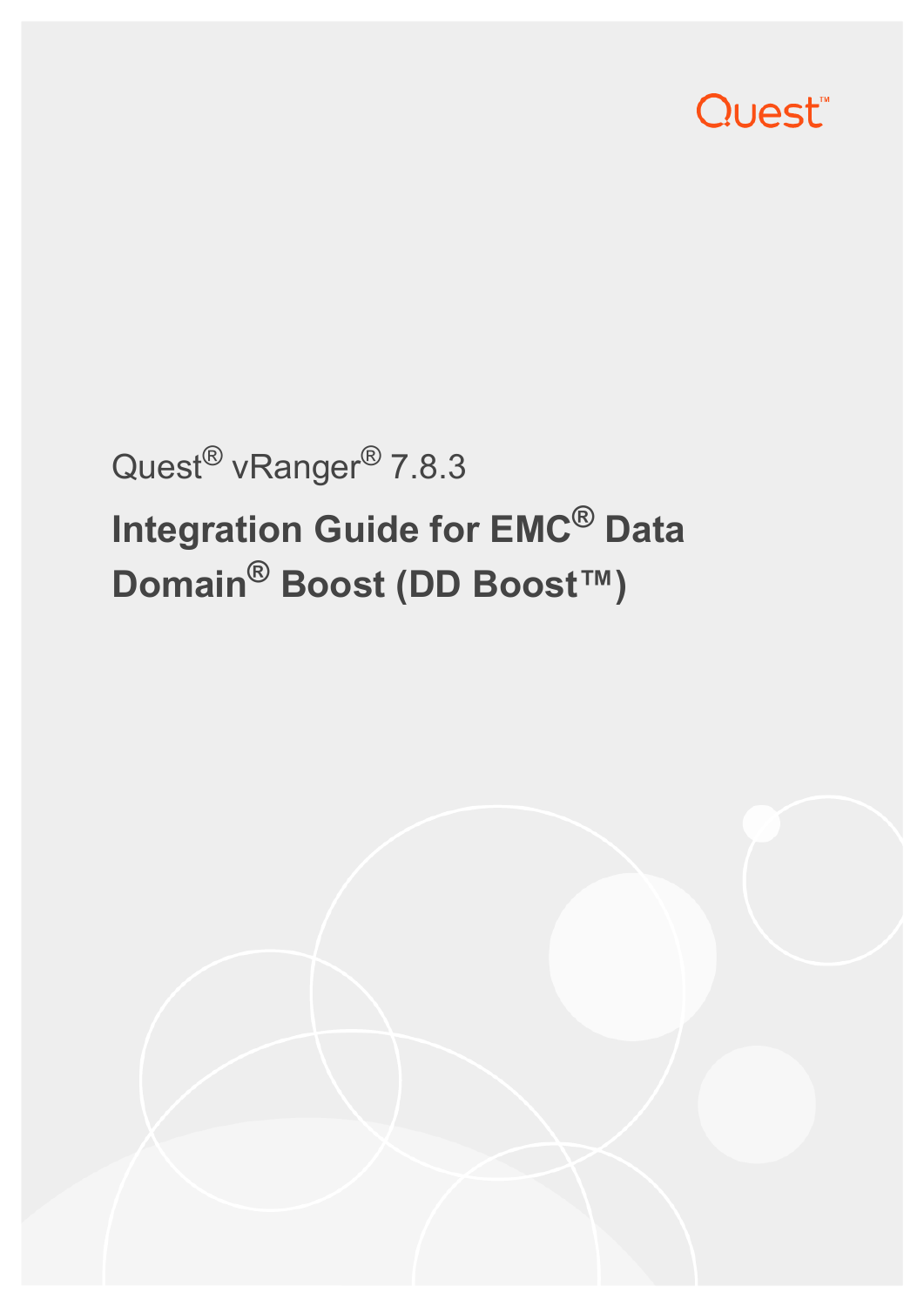#### **© 2021 Quest Software Inc.**

#### **ALL RIGHTS RESERVED.**

This guide contains proprietary information protected by copyright. The software described in this guide is furnished under a software license or nondisclosure agreement. This software may be used or copied only in accordance with the terms of the applicable agreement. No part of this guide may be reproduced or transmitted in any form or by any means, electronic or mechanical, including photocopying and recording for any purpose other than the purchaser's personal use without the written permission of Quest Software Inc.

The information in this document is provided in connection with Quest Software products. No license, express or implied, by estoppel or otherwise, to any intellectual property right is granted by this document or in connection with the sale of Quest<br>Software products. EXCEPT AS SET FORTH IN THE TERMS AND CONDITIONS AS SPECIFIED IN THE LICENSE<br>A EXPRESS, IMPLIED OR STATUTORY WARRANTY RELATING TO ITS PRODUCTS INCLUDING, BUT NOT LIMITED TO, THE IMPLIED WARRANTY OF MERCHANTABILITY, FITNESS FOR A PARTICULAR PURPOSE, OR NON-INFRINGEMENT. IN NO EVENT SHALL QUEST SOFTWARE BE LIABLE FOR ANY DIRECT, INDIRECT, CONSEQUENTIAL, PUNITIVE, SPECIAL OR INCIDENTAL DAMAGES (INCLUDING, WITHOUT LIMITATION, DAMAGES FOR LOSS OF PROFITS, BUSINESS<br>INTERRUPTION OR LOSS OF INFORMATION) ARISING OUT OF THE USE OR INABILITY TO USE THIS DOCUMENT, EVEN IF QUEST SOFTWARE HAS BEEN ADVISED OF THE POSSIBILITY OF SUCH DAMAGES. Quest Software makes no representations or warranties with respect to the accuracy or completeness of the contents of this document and reserves the right to make changes to specifications and product descriptions at any time without notice. Quest Software does not make any commitment to update the information contained in this document.

If you have any questions regarding your potential use of this material, contact:

Quest Software Inc. Attn: LEGAL Dept. 4 Polaris Way Aliso Viejo, CA 92656

Refer to our website [\(https://www.quest.com](https://www.quest.com)) for regional and international office information.

#### **Patents**

Quest Software is proud of our advanced technology. Patents and pending patents may apply to this product. For the most current information about applicable patents for this product, please visit our website at [https://www.quest.com/legal.](https://www.quest.com/legal)

#### **Trademarks**

Quest, the Quest logo, Foglight, NetVault, vRanger, and Join the Innovation are trademarks and registered trademarks of Quest Software Inc. vCenter, vSphere, vMotion, VMware, and ESXi are registered trademarks or trademarks of VMware, Inc. in the<br>United States and/or other jurisdictions. Active Directory, Hyper-V, SharePoint, SQL Server, Windows, registered trademarks of Microsoft Corporation in the United States and/or other countries. Data Domain and DD Boost are trademarks or registered trademarks of EMC Corporation in the United States and other countries. For a complete list of Quest marks, visit [https://www.quest.com/legal/trademark-information.aspx.](https://www.quest.com/legal/trademark-information.aspx) All other trademarks and registered trademarks are property of their respective owners.

#### **Legend**

**WARNING: A WARNING icon indicates a potential for property damage, personal injury, or death.**

**CAUTION: A CAUTION icon indicates potential damage to hardware or loss of data if instructions are not followed.** Ţ

**IMPORTANT NOTE**, **NOTE**, **TIP**, **MOBILE**, or **VIDEO:** An information icon indicates supporting information.i

vRanger Integration Guide for EMC<sup>®</sup> Data Domain<sup>®</sup> Boost (DD Boost™) Updated - July 2021 Software Version - 7.8.3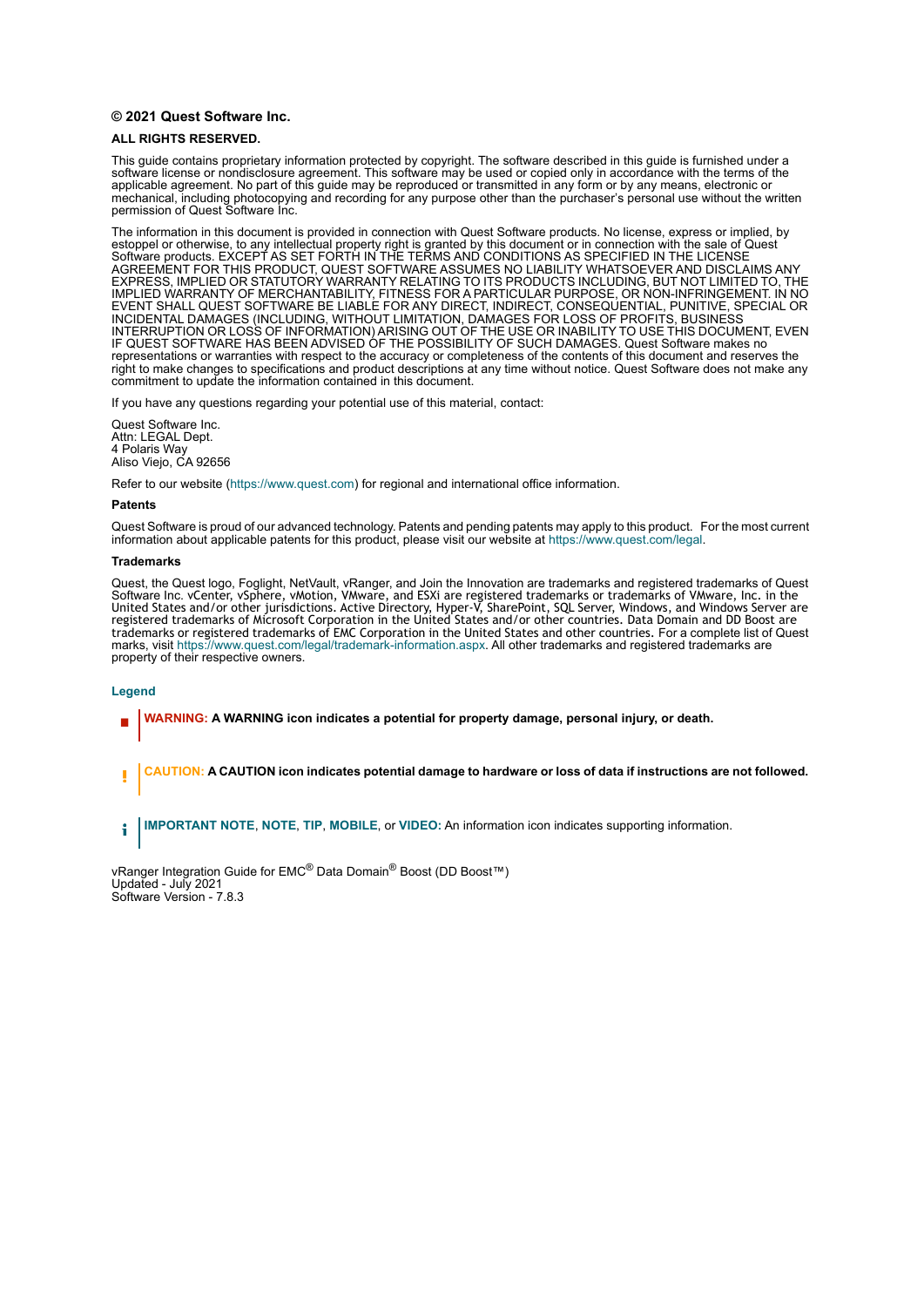# **Contents**

| Adding an EMC Data Domain Boost (DD Boost) repository 20                                              |   |
|-------------------------------------------------------------------------------------------------------|---|
|                                                                                                       |   |
|                                                                                                       |   |
|                                                                                                       |   |
|                                                                                                       |   |
|                                                                                                       |   |
|                                                                                                       |   |
| Removing advanced load balancing and link failover configuration 27                                   |   |
|                                                                                                       |   |
|                                                                                                       |   |
|                                                                                                       |   |
|                                                                                                       |   |
|                                                                                                       |   |
|                                                                                                       |   |
| Quest vRanger 7.8.3 Integration Guide for EMC <sup>®</sup> Data Domain <sup>®</sup> Boost (DD Boost™) | 3 |

Boost <sup>™</sup>) 3<br>Contents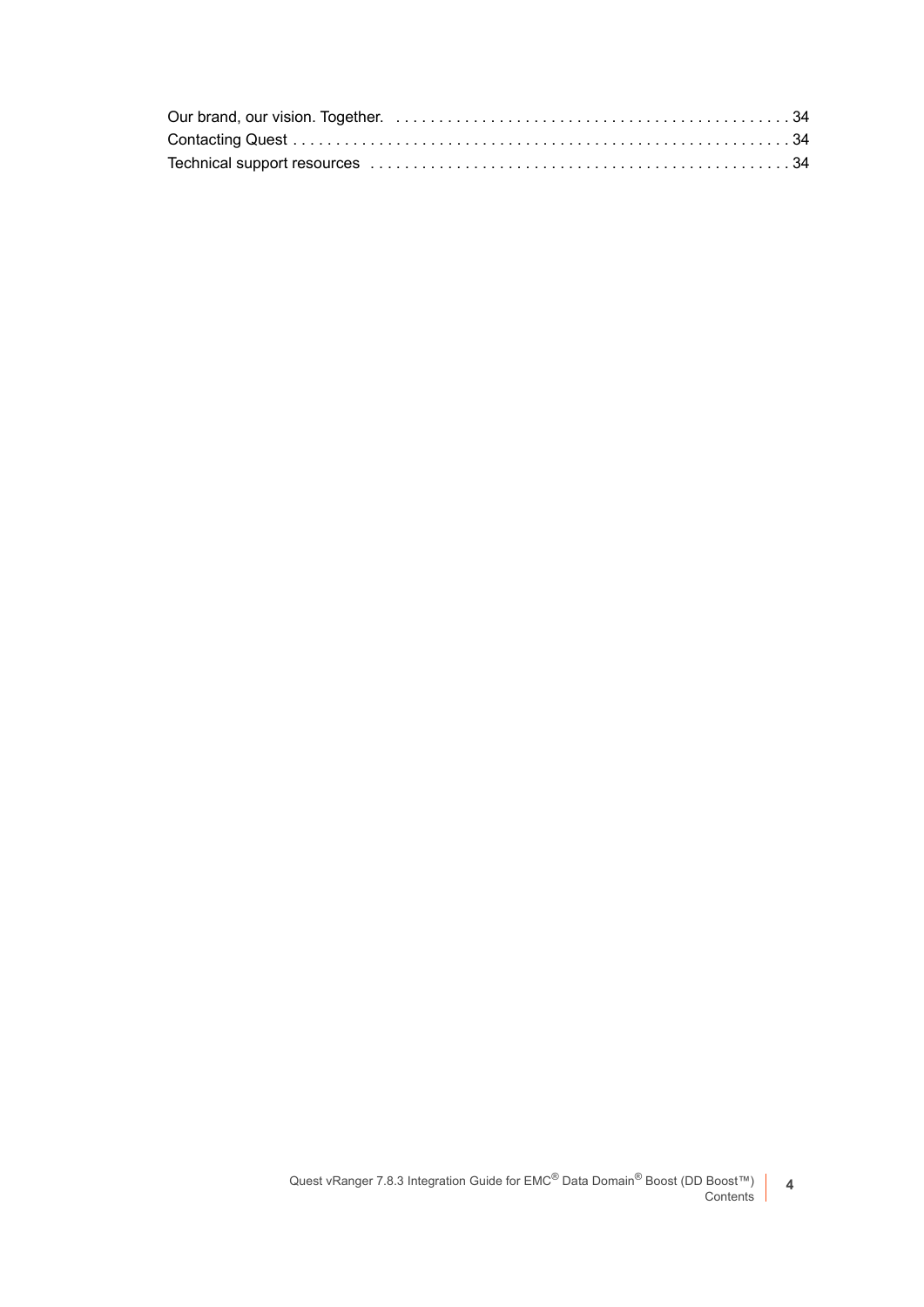# **Getting started**

- <span id="page-4-0"></span>**•** [vRanger integration quick start for DD Boost](#page-4-1)
- **•** [Product overviews](#page-5-0)

# <span id="page-4-1"></span>**vRanger integration quick start for DD Boost**

**NOTE:** The information in this topic is intended only to provide an overview of the steps required to configure f. vRanger and DD Boost. Review all applicable documentation before implementing this solution.

Integrating EMC® Data Domain® Boost (DD Boost™) with vRanger is achieved by adding an EMC® Data Domain<sup>®</sup> appliance running DD Boost to vRanger as a repository. Backups written to that repository are deduplicated according to your configuration. The following steps describe the integration process at a high level, and provide links to the remaining topics for more exploration. Before implementing this solution in a production environment, read this documentation thoroughly.

- 1 **Install DD Boost:** To install and enable DD Boost, perform the following operations:
	- **▪** Obtain the license required to enable DD Boost on the Data Domain system. You can purchase a DD Boost license key directly from EMC. The DD Boost license allows you to back up and restore data.
	- **▪** Enable and configure DD Boost on the Data Domain system. At a minimum, configuration includes specifying the DD Boost user name and password.
	- **▪** Install vRanger, which contains the DD Boost Libraries.
- 2 **Configure DD Boost:** After DD Boost is licensed and enabled, perform the following steps, if applicable:
	- **Create DD Boost User: vRanger uses the DD Boost user credentials to connect to the Data** Domain system.
	- **Create Storage Units:** When used with vRanger, a DD Boost repository is configured at the Storage Unit level, meaning each DD Boost repository in vRanger equates to exactly one Storage Unit. You may create storage units through the vRanger user interface (UI), or directly on the Data Domain system, as described in [Creating Storage Units](#page-13-2).
	- **▪ Configure Distributed Segment Processing**: This step allows parts of the deduplication process to be performed by the DD Boost Library, which avoids sending duplicate data to the DD Boost repository. For more information, see [Configuring distributed segment processing.](#page-13-3)
	- **▪ Configure Advanced Load Balancing and Link Failover**: This feature allows for combining multiple Ethernet links into a group. Only one of the interfaces on the Data Domain system is registered with vRanger. The DD Boost Library negotiates with the Data Domain system on the interface registered with vRanger to obtain an interface to send the data. For instructions, see [Configuring Advanced Load Balancing and Link Failover.](#page-14-2)
- 3 **Install vRanger:** Using the vRanger installer, install vRanger on a machine meeting the [vRanger system](#page-16-2)  [requirements](#page-16-2). For an overview of the installation process, see [Installing vRanger](#page-18-2). For detailed information, see the *Quest vRanger Installation/Upgrade Guide*.

**5**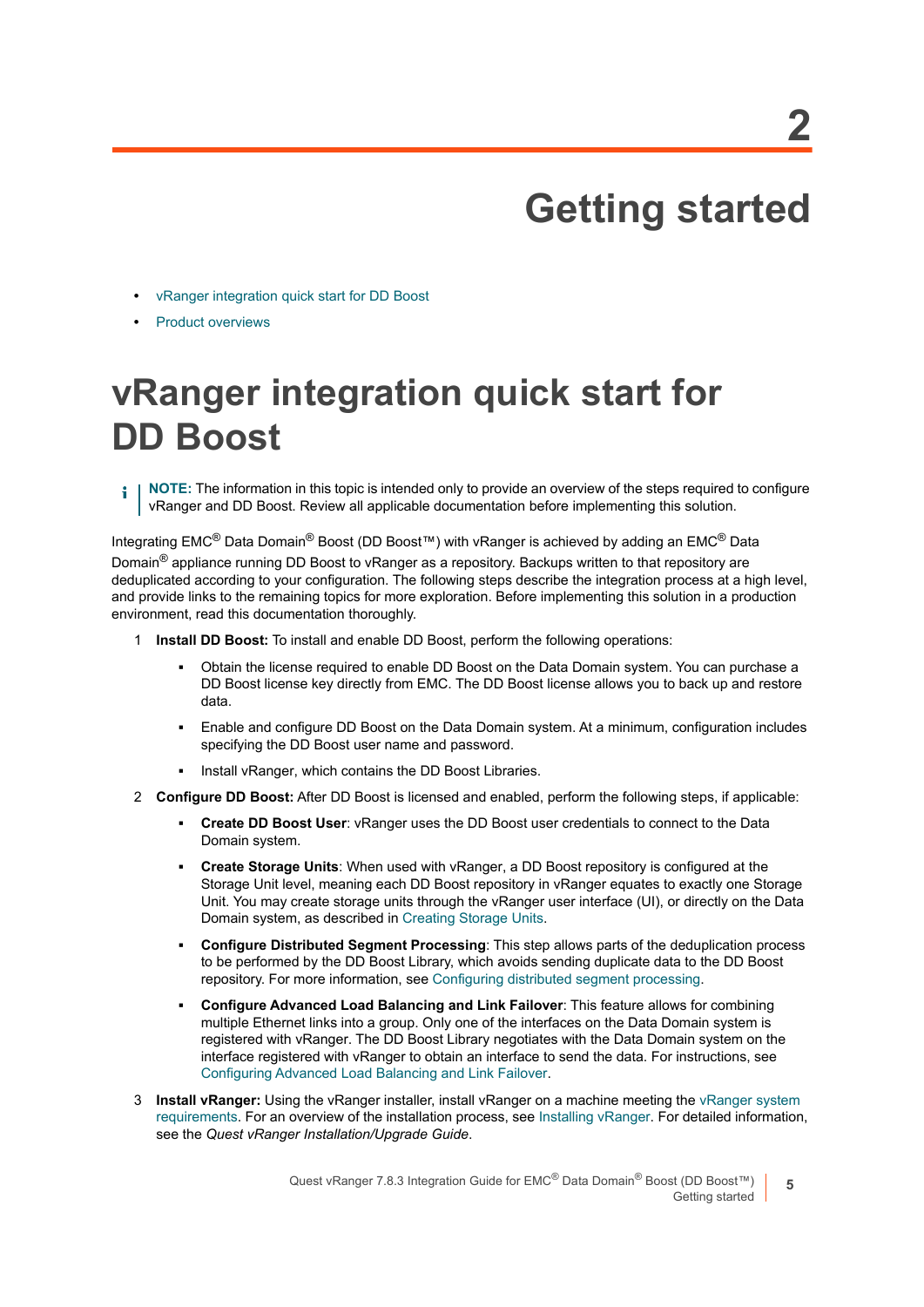4 **Create DD Boost Repository**: After vRanger is installed, add the DD Boost instance to vRanger as a repository. Any backup written to this repository is deduplicated according to your Data Domain configuration. For more information, see [Managing repository replication](#page-21-0).

# <span id="page-5-0"></span>**Product overviews**

The following topics provide an overview of vRanger and EMC® Data Domain® Boost (DD Boost™), and important information about the licensing required to integrate the two products.

## <span id="page-5-1"></span>**What is vRanger?**

vRanger is the leading VMware<sup>®</sup> data protection solution that also backs up and recovers Windows<sup>®</sup> physical servers and files with blazing speed and minimal storage requirements. With vRanger, you get comprehensive protection for both virtual and physical environments that you can manage from one intuitive interface.

vRanger has historically supported EMC<sup>®</sup> Data Domain<sup>®</sup> systems as repositories, but required that the Data Domain system was configured as a Common Internet File System (CIFS) share. vRanger extends this functionality to support the more advanced functionality offered by EMC® Data Domain® Boost (DD Boost™), and allow direct configuration of DD Boost repositories.

### **vRanger licensing**

For virtual machine (VM) backup, a license for vRanger controls the number of source CPUs that you can configure for backup. For licensing purposes, a multi-core processor is counted as a single CPU. For physical backup, each server protected consumes one physical backup license.

Every VMware® ESXi™ host for which vRanger is expected to provide protection must be properly licensed, both by VMware and in the vRanger Host Licensing tab.

**IMPORTANT:** A Quest vRanger license is required for integration with EMC<sup>®</sup> Data Domain<sup>®</sup> Boost (DD Boost™). vRanger Standard Edition (SE) and vReplicator are not supported by DD Boost. This documentation uses "vRanger" for simplicity, but only vRanger Backup & Replication is supported for use with DD Boost.

## <span id="page-5-2"></span>**DD Boost overview**

EMC® Data Domain® Boost (DD Boost™) enables backup servers to communicate with storage systems without the need for EMC<sup>®</sup> Data Domain<sup>®</sup> storage systems to emulate tape. There are two components to the software:

- **•** The DD Boost Libraries for integrating with the DD Boost server running on the Data Domain system.
- **•** The DD Boost server that runs on Data Domain systems. A Data Domain system can be a single Data Domain system or a gateway.

The Data Domain system exposes pre-made disk volumes called storage units to a DD Boost-enabled backup server. By using the DD Boost Libraries, multiple backup servers can use the same storage unit on a Data Domain system as a storage server. Each backup server can run a different operating system, if it is supported by Data Domain.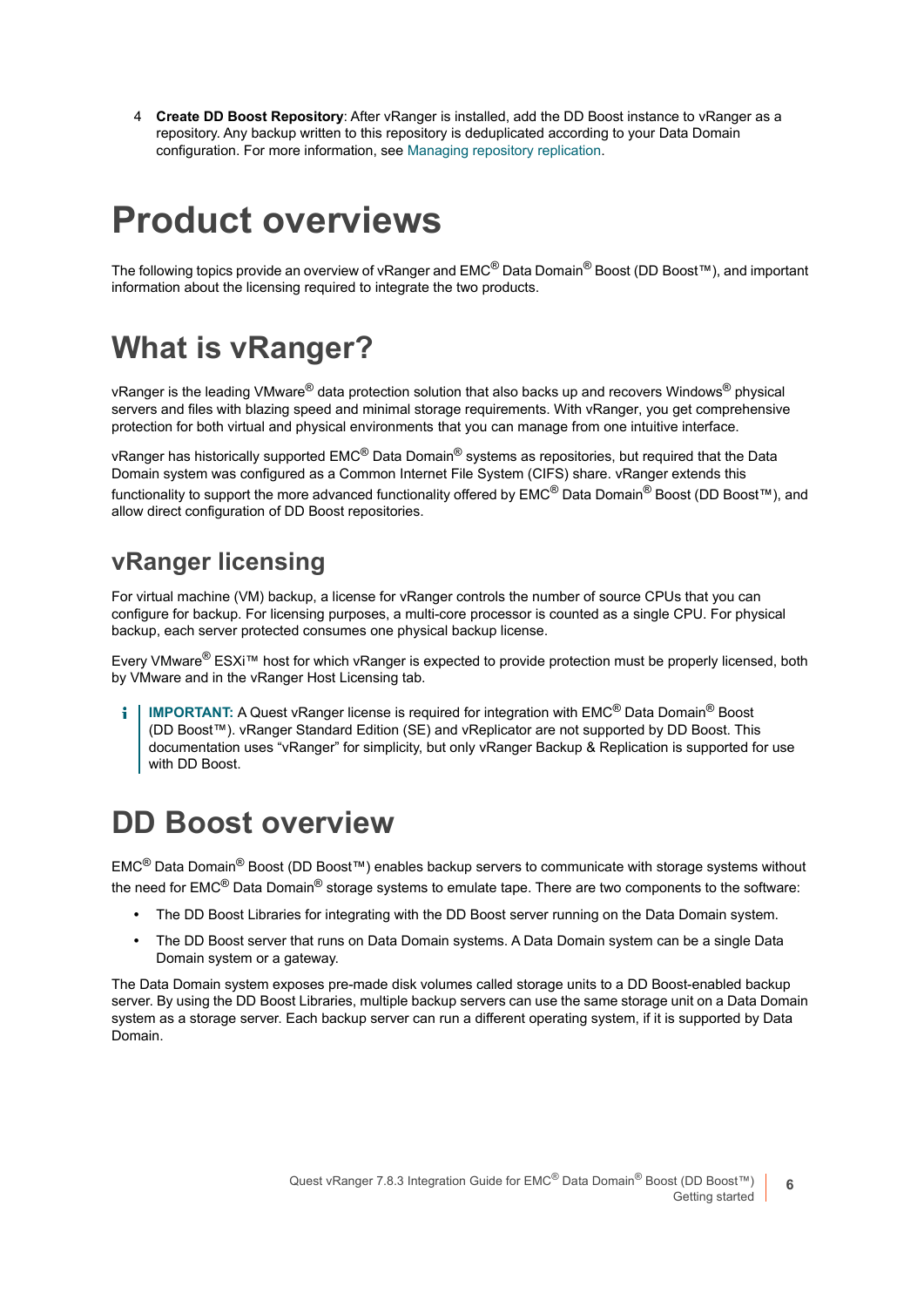### **DD Boost licensing**

EMC® Data Domain® Boost (DD Boost™) software is an optional product that requires a license to operate on the EMC® Data Domain® system. You can purchase a DD Boost software license key for a Data Domain system directly from EMC.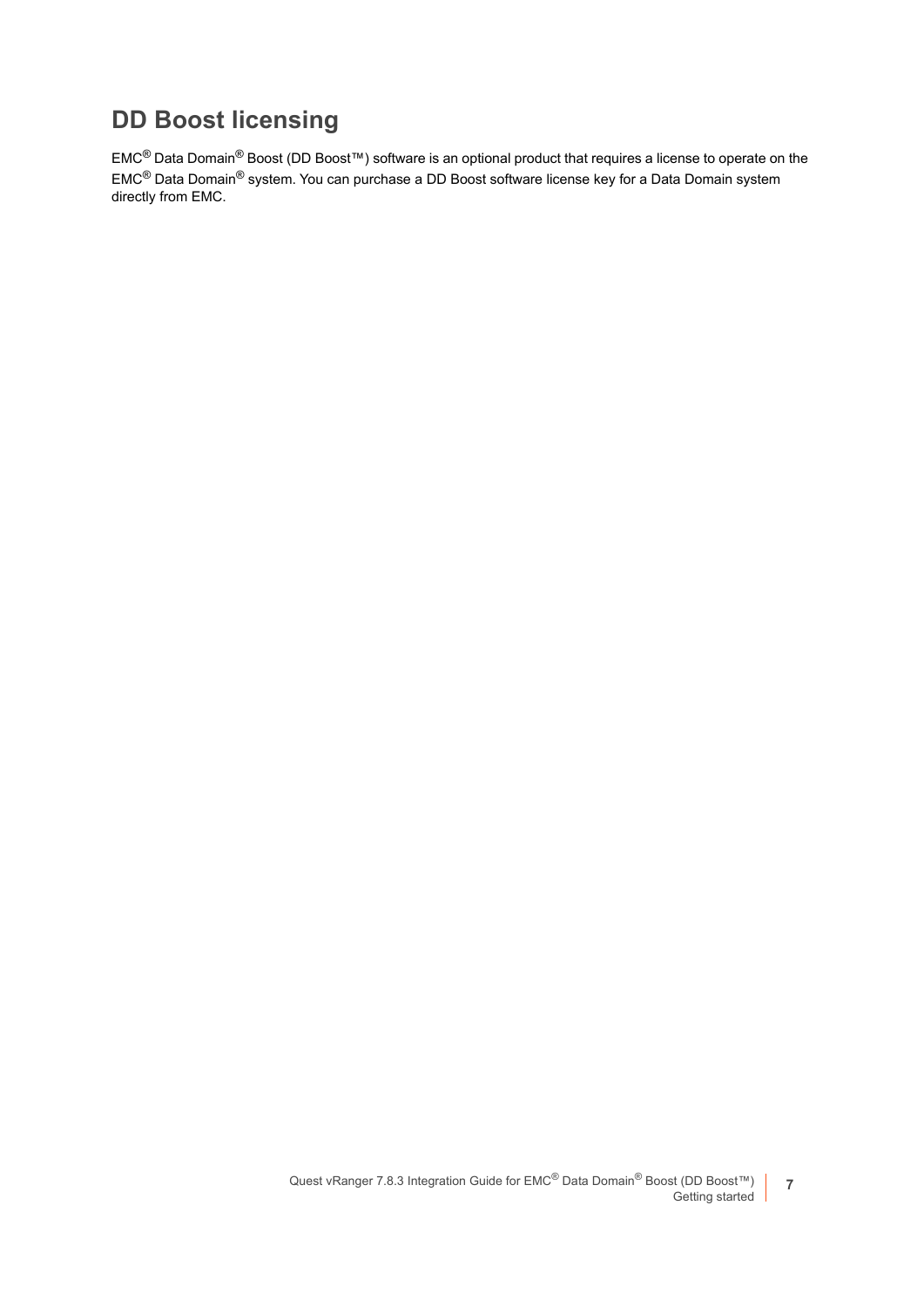# **Understanding DD Boost**

- <span id="page-7-0"></span>**•** [Introducing DD Boost](#page-7-1)
- **•** [DD Boost features](#page-7-3)

# <span id="page-7-1"></span>**Introducing DD Boost**

EMC® Data Domain® Boost (DD Boost™) enables backup servers to communicate with storage systems without the need for EMC<sup>®</sup> Data Domain<sup>®</sup> storage systems to emulate tape. There are two components to the software:

- **•** The DD Boost Libraries for integrating with the DD Boost server running on the Data Domain system.
- **•** The DD Boost server that runs on Data Domain systems. A Data Domain system can be a single Data Domain system or a gateway.

The Data Domain system exposes pre-made disk volumes called storage units to a DD Boost-enabled backup server. By using the DD Boost Libraries, multiple vRanger instances can use the same storage unit on a Data Domain system as a storage server. Each backup server can run a different operating system, if it is supported by Data Domain.

# <span id="page-7-2"></span>**Supported configurations**

EMC® Data Domain® supports EMC® Data Domain® Boost (DD Boost™) on the following Data Domain (OS) versions:

- **▪** OS 5.7 requires vRanger 7.3 or later
- **▪** OS 6.0— requires vRanger 7.6.4 or later
- **▪** OS 6.1— requires vRanger 7.6.4 or later
- OS 6.2-requires vRanger 7.8 or later

The DD Boost Library version must be compatible with your Data Domain system and data protection application configurations.

# <span id="page-7-3"></span>**DD Boost features**

This topic provides a technical overview of EMC® Data Domain® Boost (DD Boost™) features. Configuration information for these features is described in [Configuring the Data Domain system](#page-12-3).

- **•** [Distributed segment processing](#page-8-0)
- **•** [Advanced Load Balancing and Link Failover](#page-8-1)
- **•** [Managed file replication](#page-9-0)
- **•** [Low-bandwidth optimization](#page-10-0)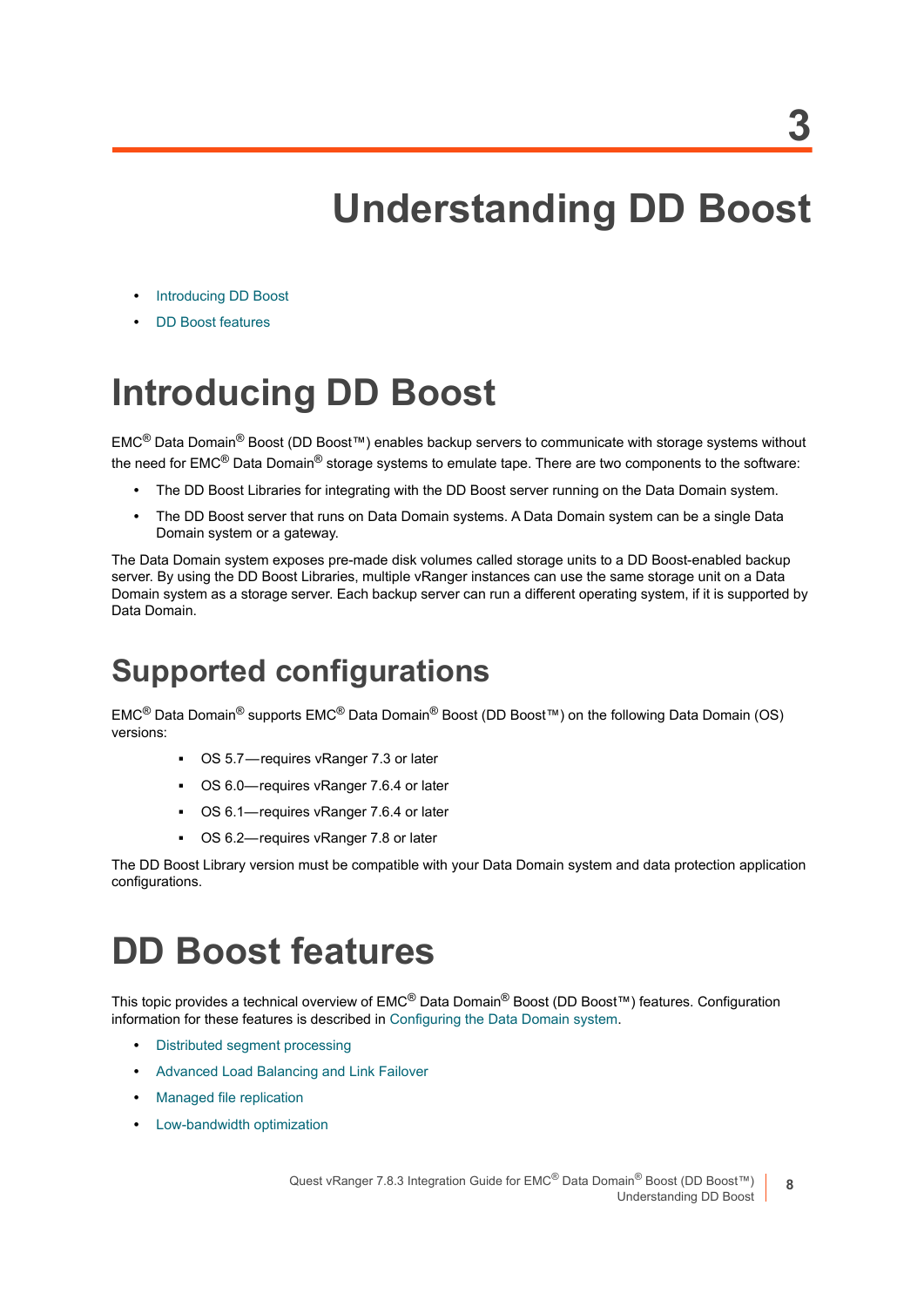## <span id="page-8-2"></span><span id="page-8-0"></span>**Distributed segment processing**

Distributed segment processing allows parts of the deduplication process to be performed by the EMC<sup>®</sup> Data Domain<sup>®</sup> Boost (DD Boost™) Library, which avoids sending duplicate data to the EMC<sup>®</sup> Data Domain<sup>®</sup> system that is configured as a vRanger repository. The option to distribute the processing is enabled or disabled on the Data Domain system; for more information, see [Configuring distributed segment processing.](#page-13-3) The DD Boost Library negotiates with the Data Domain system for the current setting of the option and behaves appropriately. Therefore, the DD Boost Library offers two modes of operation for sending backup data to a Data Domain system: one with distributed segment processing enabled and the other with the distributed segment processing disabled.

Distributed segment processing provides the following benefits:

- **•** Potentially higher throughput, because the DD Boost Library sends only unique data to a Data Domain system versus sending all the data over the LAN. Throughput improvements depend on the redundant nature of the data being backed up, the overall workload on the backup server, and the capability of the backup server. In general, greater throughput is attained with higher redundancy, greater backup server workload, and backup server capability.
- **•** The network bandwidth requirements are reduced since only the unique data is sent over the LAN to the Data Domain systems.

For more information about local compression and its configuration, see the *EMC Data Domain Operating System Administration Guide*.

You manage distributed segment processing by using the **ddboost** option commands, as described in Using the DD Boost commands.

**NOTE:** EMC recommends that you use distributed segment processing if your network connection is 1 Gb ÷ Ethernet.

### **Distributed segment processing disabled**

In this mode, the EMC® Data Domain® Boost (DD Boost™) Library sends the data directly to the Data Domain system over the LAN. The Data Domain system then segments, deduplicates, and compresses the data before it is written to the disk. The DD Boost Library runs on the backup server.

### **Distributed segment processing enabled**

In this mode, the deduplication process is distributed between the EMC<sup>®</sup> Data Domain<sup>®</sup> Boost (DD Boost™) Library and the Data Domain system.

**i** | NOTE: The DD Boost Library runs on the vRanger server. The DD Boost Library's handling of data is transparent to vRanger and the library does not store any data on the backup server.

Parts of the deduplication process are run by the DD Boost Library so that only unique data is sent to data to a Data Domain system over the LAN. The DD Boost Library segments, computes IDs for the segments, checks with the Data Domain system for duplicate segments, compresses unique segments that are not found on the Data Domain system, and sends the compressed data to the Data Domain system. The Data Domain system then writes the unique data to disk.

## <span id="page-8-1"></span>**Advanced Load Balancing and Link Failover**

vRanger supports a single host name and IP address per repository. For EMC<sup>®</sup> Data Domain<sup>®</sup> systems that require multiple 1 GbE links to obtain full system performance, you must set up multiple storage servers on the Data Domain systems — one per interface — and target the backup policies to different storage servers to spread the load on the interfaces.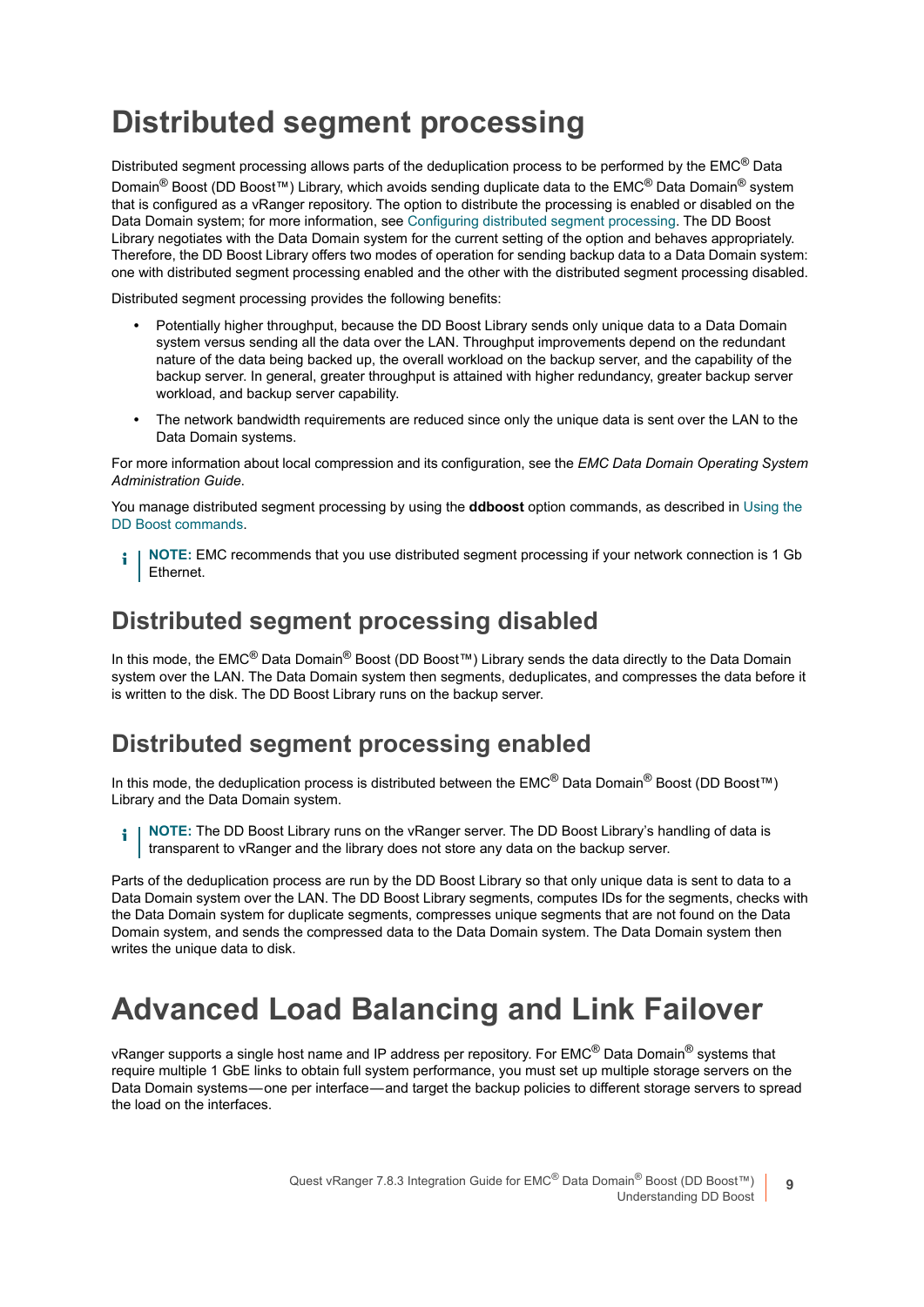The Advanced Load Balancing and Link Failover feature allows for combining multiple Ethernet links into a group. Only one of the interfaces on the Data Domain system is registered with vRanger. The EMC® Data Domain® Boost (DD Boost™) Library negotiates with the Data Domain system on the interface registered with vRanger to obtain an interface to send the data. The load balancing provides higher physical throughput to the Data Domain system compared to configuring the interfaces into a virtual interface using Ethernet level aggregation.

The Data Domain system load balances the connections coming in from multiple vRanger instances on all the interfaces in the group. The load balancing is transparent to vRanger. Because Advanced Load Balancing and Link Failover works at the DD Boost Library software layer, it is seamless to the underlying network connectivity and supports both physical and virtual interfaces.

The data transfer is load balanced based on the number of connections outstanding on the interfaces. Only connections for backup and restore jobs are load balanced.

- **NOTE:** The replication connection between the Data Domain systems is not part of the load balancing. A i I single IP address is used for the target Data Domain system.
- **IMPORTANT:** Quest recommends that you exclude one interface from the ifgroup and reserve it for the ÷ replication path between the source and target Data Domain systems.

The Advanced Load Balancing and Link Failover feature can be used with other network layer aggregation and failover technologies. The Advanced Load Balancing and Link Failover functionality also works with other network layer functionality on the Data Domain systems, including VLAN tagging and IP aliasing. This functionality allows additional flexibility in segregating traffic into multiple virtual networks, which run over the same physical links on the Data Domain system.

The benefits of Advanced Load Balancing and Link Failover are as follows:

- **•** Eliminates the need to register multiple storage servers one for each interface with vRanger, which can potentially simplify installation management.
- **•** If one of the interfaces in the group goes down while the Data Domain system is still operational, the subsequent incoming backup jobs are routed to the available interfaces.
- **•** The backup and restore jobs are automatically load balanced on multiple interfaces in the group, which can potentially result in higher utilization of the links.
- **•** All in-flight jobs to the failed interface transparently are failed over to healthy operational links. From the point of view of vRanger, the jobs continue uninterrupted.

### **Configuration restrictions**

- **•** The interfaces can be added only to the group using an IP address.
- **•** Even though the Advanced Load Balancing and Link Failover feature works with mixed 1GbE interfaces and 10 GbE interfaces in a group, it is not a recommended setup. Quest recommends that you have interfaces with the same link speed in a group.
- **•** Since only one interface group is supported on the EMC® Data Domain® system, for connecting more than one backup server, a switch is needed in the middle.

# <span id="page-9-0"></span>**Managed file replication**

File replication replicates a single file. The replication request is initiated by the application. By default, the backup servers set up replication jobs between two EMC<sup>®</sup> Data Domain<sup>®</sup> systems after authenticating them using the preconfigured EMC<sup>®</sup> Data Domain<sup>®</sup> Boost (DD Boost™) user name and password. If the replication feature is enabled, when an optimized job is set up by backup servers, the session between the source and destination Data Domain systems is encrypted using Secure Sockets Layer (SSL), ensuring all image data and metadata is sent encrypted over the WAN.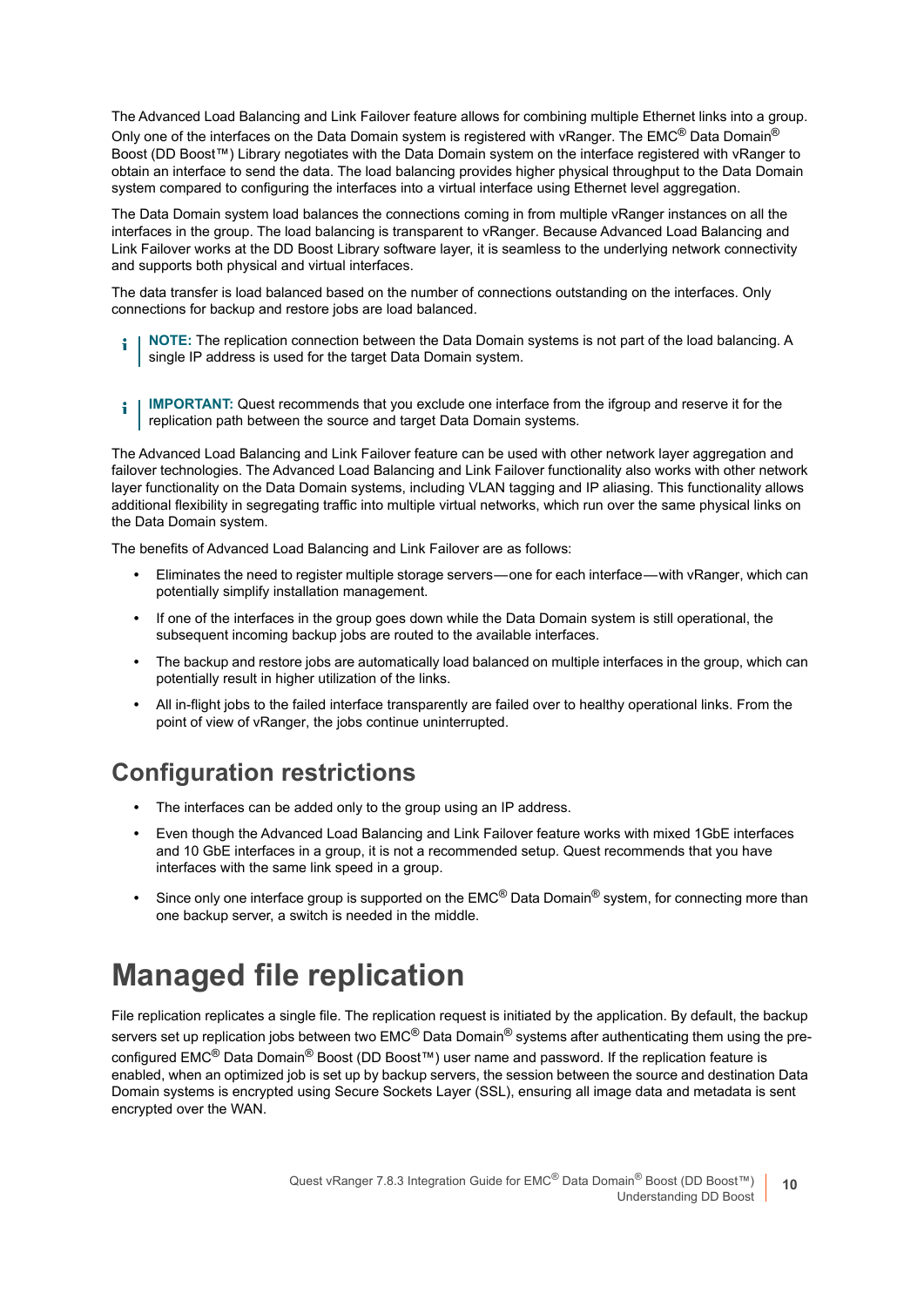Enabling this option on Data Domain system is transparent to the data protection application. When the data protection application requests Data Domain system to perform a replication job, the source and destination systems negotiate automatically to perform encryption without knowledge of the requesting data protection application. Replication uses the ADH-AES256-SHA cipher suite. There is no ability to configure a different suite.

Replication is available to a Data Domain system with an installed Replicator license, and applies to all replication jobs on that system. Both the source and the destination Data Domain systems that are participating in replication jobs must have this option enabled for it to take effect.

Replication can be used with the encryption of data-at-rest feature available on Data Domain operating system with the optional Encryption license. When replication is used with the encryption of data-at-rest feature, the encrypted backup image data is encrypted again using SSL for sending over WAN.

### **Replication notes**

- **•** Both the source and the destination EMC® Data Domain® systems must be running Data Domain OS 5.2 or later to use this feature.
- **•** Enabling this feature does not require restarting the file system on a Data Domain system.
- **•** The low-bandwidth optimization and the encryption options can be used with each other.

### <span id="page-10-0"></span>**Low-bandwidth optimization**

The low-bandwidth Replicator option reduces the WAN bandwidth utilization. This option is useful if replication is being performed over a low-bandwidth network (WAN) link. This option provides additional compression during data transfer and is recommended only replication jobs that occur over WAN links that have fewer than 6 Mb/s of available bandwidth.

The low-bandwidth optimization option is available to EMC® Data Domain®s systems with an installed Replicator license. The option is enabled on a Data Domain system and applies to all replication jobs on that system.

Enabling this option on Data Domain system is transparent to the data protection application. When the data protection application requests a Data Domain system to perform a replication job, the source and destination systems automatically perform the additional compression without involving the requesting data protection application.

Each Data Domain system wanting to participate in low-bandwidth replication must have this option enabled.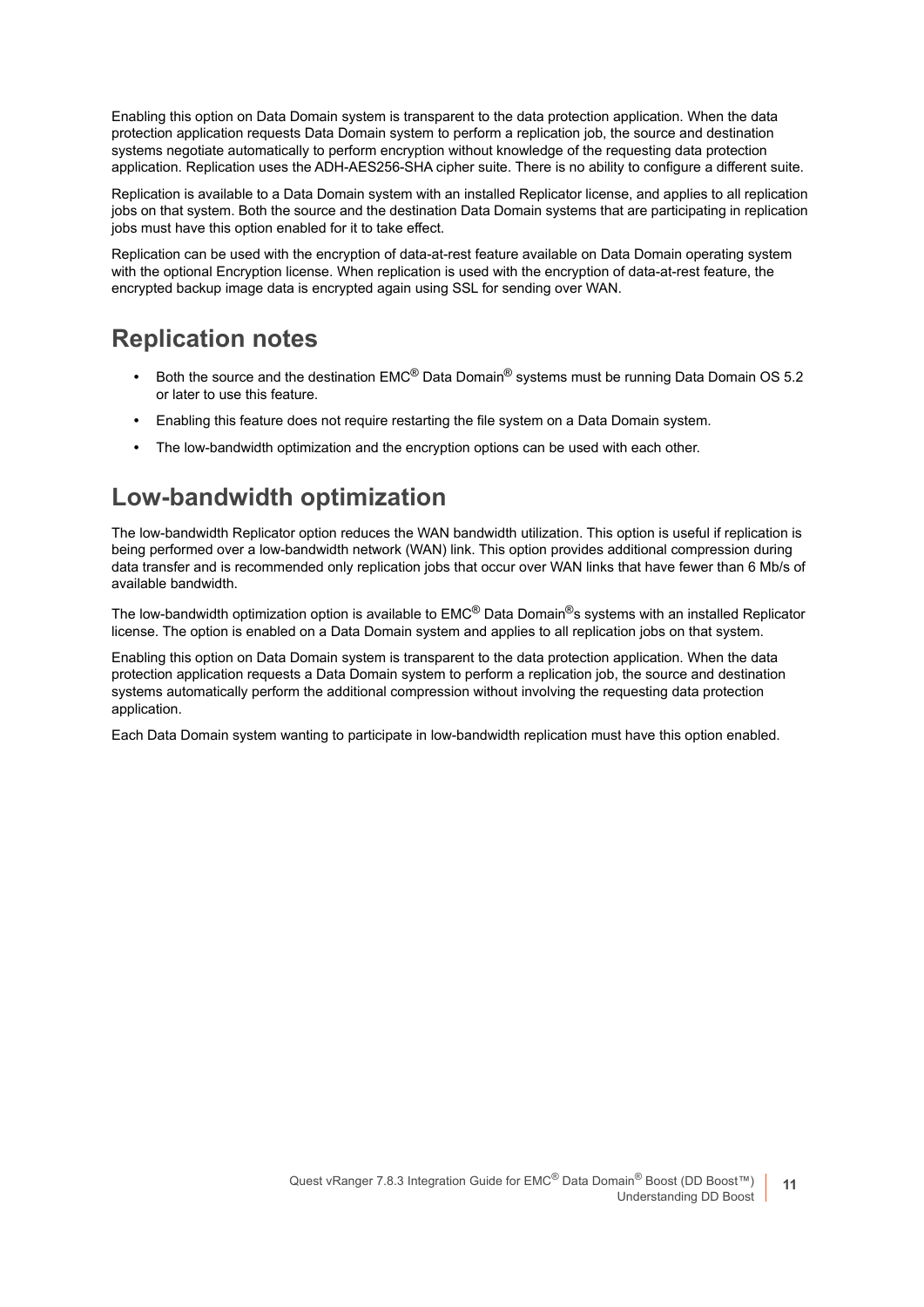# <span id="page-11-0"></span>**Installing and configuring DD Boost**

- **•** [Installing DD Boost](#page-11-1)
- **•** [Configuring the Data Domain system](#page-12-1)

# <span id="page-11-1"></span>**Installing DD Boost**

**NOTE:** Complete descriptions of commands used in this guide are provided in the *EMC Data Domain*  i *Operating System Command Reference Guide*.

The overall steps for installing DD Boost are as follows:

- 1 Obtain the license required to enable DD Boost on the Data Domain system; purchase a DD Boost license key from EMC.
	- **▪** The DD Boost license allows you to back up and restore data.
	- **▪** A separate replication license enables you to perform replication. You must obtain a replication license for both the source and destination Data Domain systems.
- 2 Enable and configure DD Boost on the Data Domain system.

At a minimum, configuration includes specifying the DD Boost user name and password.

- 3 Install vRanger, which contains the DD Boost Libraries.
	- **NOTE:** This documentation illustrates the DD Boost configuration on Data Domain using commands f. in Data Domain OS 5.2. If you are using a different version of Data Domain operating system with this version of the DD Boost Library, see the corresponding Data Domain operating system version documentation for CLI details.

Many of the configurations done by command line can also be made using the EMC Data Domain Enterprise Manager web console.

## <span id="page-11-2"></span>**Firewalls and ports**

The EMC<sup>®</sup> Data Domain<sup>®</sup> system as it is initially configured does not work through a firewall. If you need the Data Domain system to work in the presence of a firewall, contact your network support provider.

The following ports must be open in a firewall for EMC® Data Domain® Boost (DD Boost™) backups and replication to work:

- **•** TCP 2049 (Network File System [NFS])
- **•** TCP 2051 (Replication)
- **•** TCP 111 (NFS portmapper)
- **•** TCP xxx (select a random port for NFS mountd)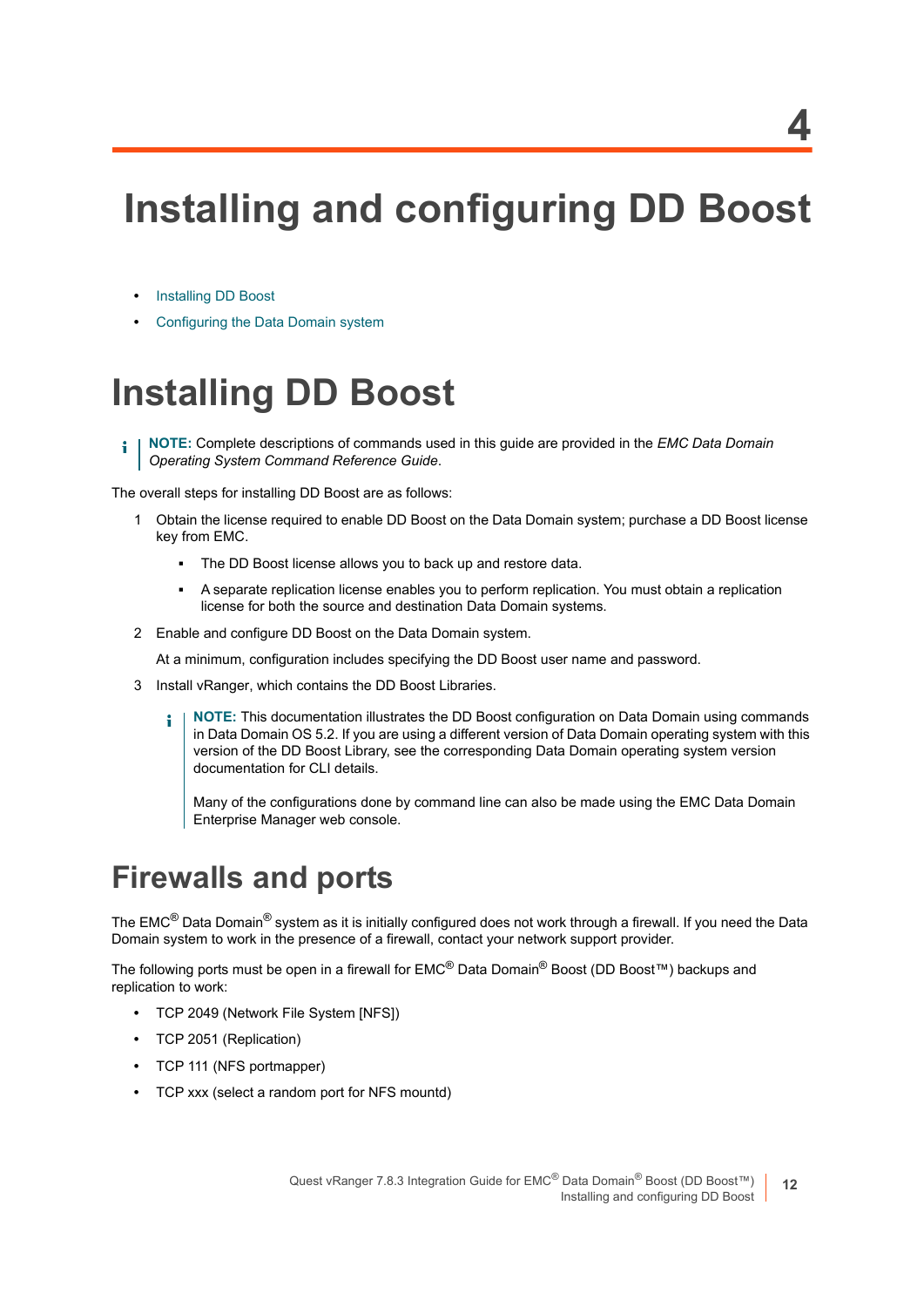## <span id="page-12-0"></span>**Enabling DD Boost on a Data Domain system**

Every EMC® Data Domain® system that is enabled for EMC® Data Domain® Boost (DD Boost™) must have a unique name. You can use the Data Domain system's DNS name, which is always unique.

**I IMPORTANT:** The user must be configured in vRanger to connect to the Data Domain system.

#### *To enable DD Boost:*

- 1 On the Data Domain system, log in as an administrative user.
- 2 Verify that the file system is enabled and running by entering:

```
# filesys status
The file system is enabled and running.
```
3 Add the DD Boost license using the license key that Data Domain provided:

```
# license add license key
License "ABCE-BCDA-CDAB-DABC" added.
```
- 4 Set the DD Boost user by entering:
	- # ddboost set user-name ddboost-user
- 5 Enable DD Boost by entering:

```
# ddboost enable
DD Boost enabled
```
# <span id="page-12-3"></span><span id="page-12-1"></span>**Configuring the Data Domain system**

This topic describes tasks and commands for configuring the EMC® Data Domain® system.

- **•** [Creating a DD Boost user name](#page-12-2)
- **•** [Creating Storage Units](#page-13-0)
- **•** [Configuring distributed segment processing](#page-13-1)
- **•** [Configuring Advanced Load Balancing and Link Failover](#page-14-0)
- **•** [Configuring replication](#page-14-1)

## <span id="page-12-2"></span>**Creating a DD Boost user name**

An EMC<sup>®</sup> Data Domain<sup>®</sup> Boost (DD Boost™) user is an EMC<sup>®</sup> Data Domain<sup>®</sup> user. Before setting the DD Boost user access, the username and password must have already been set up on the Data Domain system. vRanger uses the DD Boost user account to connect to the DD Boost repository.

When DD Boost is enabled, a Data Domain OS administrative user can set or change to another DD Boost user. Only one DD Boost user can operate DD Boost at a time.

#### *To set or modify the DD Boost user name:*

1 In the DD Boost overview pane located under the Data Management tab, click **Add** or **Modify** in the DD Boost User area.

#### The **Set** or **Modify DD Boost User Name** dialog box appears.

- 2 Do one of the following:
	- **▪** To add a user, click the **User Name** button.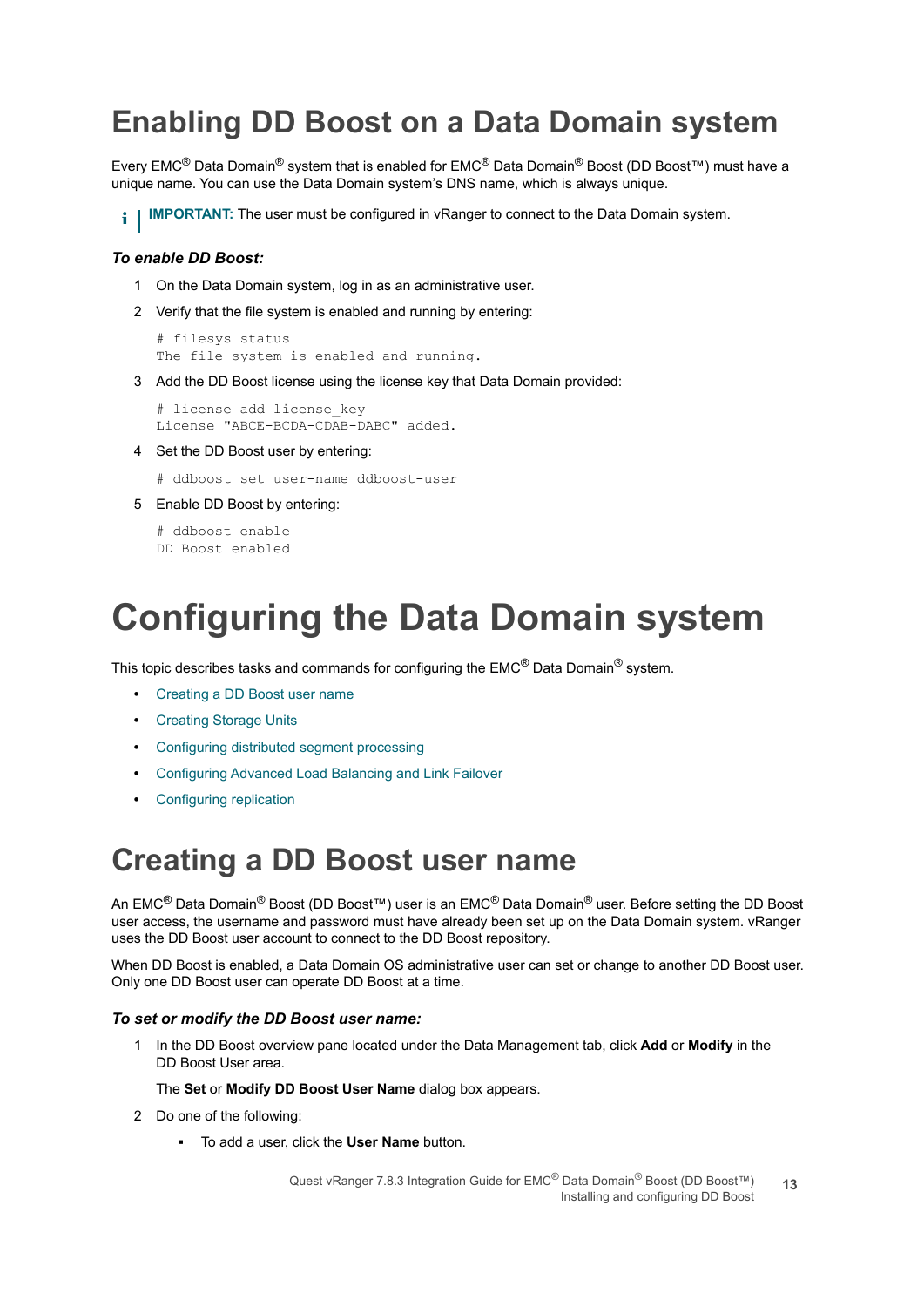a Enter the user name in the **DD Boost User Name** field.

The user must be configured in the backup application to connect to the Data Domain system.

- b Enter the password twice in the text fields.
- c Select the privilege level for this user: admin or user.
- **▪** To switch to a user that has already been added, click the **Existing User** button, and select the user name from the drop-down list.
- 3 Click OK.

## <span id="page-13-2"></span><span id="page-13-0"></span>**Creating Storage Units**

The EMC® Data Domain® system exposes pre-made disk volumes called storage units to an EMC® Data Domain® Boost (DD Boost™)-enabled backup server. Each Storage Unit is a top-level subdirectory of the **/data/col1** directory; there is no hierarchy among Storage Units. When used with vRanger, a DD Boost repository is configured at the Storage Unit level, meaning each DD Boost repository in vRanger equates to exactly one Storage Unit.

- **i** | NOTE: You may also create a Storage Unit from the vRanger UI during the DD Boost repository configuration, or by using the EMC Data Domain Enterprise Manager web console.
	- 1 To create a storage unit on the Data Domain system, enter:
		- # ddboost storage-unit create storage-unit name
		- **IMPORTANT:** Each storage unit name must be unique. For devices running Data Domain OS 5.2 and f. later, the supported characters are alphanumeric characters and ~! $@#\$$ ^ +`-={}[],.
	- 2 Repeat the previous step for each DD Boost-enabled Data Domain system.

## <span id="page-13-3"></span><span id="page-13-1"></span>**Configuring distributed segment processing**

The distributed segment processing option is configured on the EMC<sup>®</sup> Data Domain<sup>®</sup> system and applies to all the backup servers and the EMC<sup>®</sup> Data Domain® Boost (DD Boost™) Libraries installed on them. For more information, see [Distributed segment processing](#page-8-2).

The option can be configured using the following command:

- # ddboost option set distributed-segment-processing {enabled | disabled}
- **NOTE:** Enabling or disabling the distributed segment processing option does not require a restart of the Data f. Domain file system.

Distributed segment processing is supported with DD Boost Library version 2.2 or later communicating with a Data Domain system that is running Data Domain OS 5.2 or later.

Distributed segment processing is enabled by default on a system initially installed with Data Domain OS 5.2. If a system is upgraded from Data Domain OS 5.0.x to Data Domain OS 5.2 or later, distributed segment processing is left in its previous state.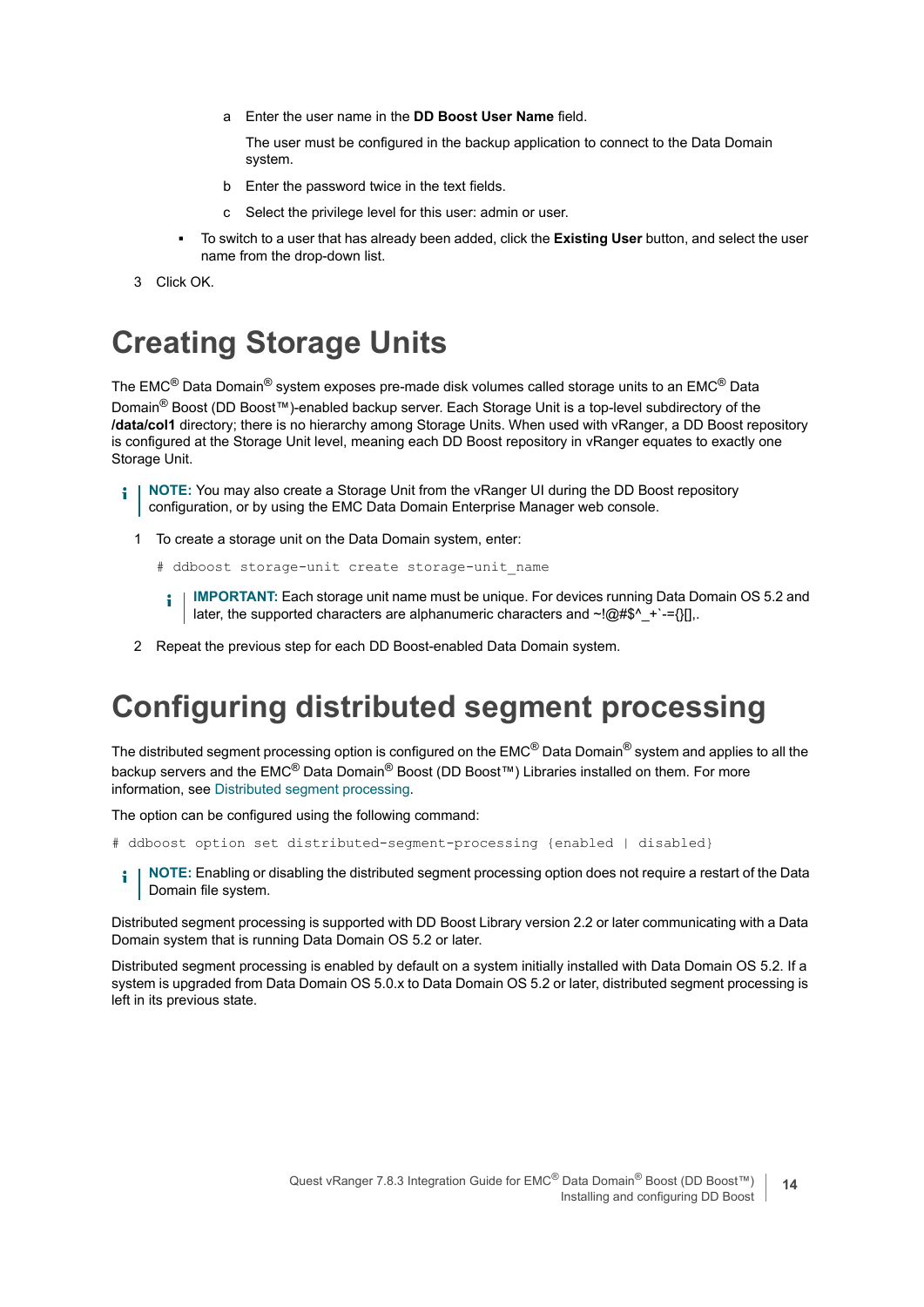# <span id="page-14-2"></span><span id="page-14-0"></span>**Configuring Advanced Load Balancing and Link Failover**

If an interface group is configured, when the EMC<sup>®</sup> Data Domain<sup>®</sup> system receives data from the backup server clients, the data transfer is load balanced and distributed as separate jobs on the private network, providing higher input and output throughput, especially for customers who use multiple 1 GbE connections.

Create an interface group on the Data Domain system by adding existing interfaces to the group and registering the Data Domain system with vRanger, as described in the following steps.

- 1 Verify that the interfaces have been created with the net command.
- 2 Add the interfaces into the group.

```
# ddboost ifgroup add interface 192.168.1.1
# ddboost ifgroup add interface 192.168.1.2
# ddboost ifgroup add interface 192.168.1.3
# ddboost ifgroup add interface 192.168.1.4
```
**i** | NOTE: Only one interface group can be created and this group cannot be named.

3 Select one interface on the Data Domain system to register with vRanger.

Quest recommends that you create a failover-aggregated interface and register that interface with vRanger.

It is not mandatory to have one of the interfaces in the ifgroup registered with vRanger. An interface that is not part of the ifgroup can also be used to register with vRanger.

**NOTE:** EMC recommends that you register the interface with a resolvable name using DNS or any f. other name resolution mechanism.

The interface registered with vRanger is used by vRanger and the DD Boost Library to communicate with the Data Domain system. If this interface is not available, backups to that Data Domain system are not possible.

4 Enable the feature on the Data Domain system:

```
# ddboost ifgroup enable
```
5 Verify the configuration of the Data Domain system:

```
# ddboost ifgroup show config
Interface
-------------
192.168.1.1
192.168.1.2
192.168.1.3
192.168.1.4
-------------
```
After the interface group is set up, you can add or delete interfaces from the group. You can manage Advanced Load Balancing and Link Failover — an interface group — by using the **ddboost ifgroup** command or from the **Enterprise Manager Data Management > DD Boost** view. For more information, see the *EMC Data Domain Operating System Administration Guide*.

## <span id="page-14-1"></span>**Configuring replication**

With EMC<sup>®</sup> Data Domain<sup>®</sup> Boost (DD Boost™), vRanger can control replication between multiple EMC<sup>®</sup> Data Domain<sup>®</sup> systems and provide backup administrators with a single point of management for tracking all backups and duplicate copies. This configuration lets you efficiently create disaster recovery (DR) copies of your backups over the WAN, and track all the copies using the vRanger catalog for easy recovery.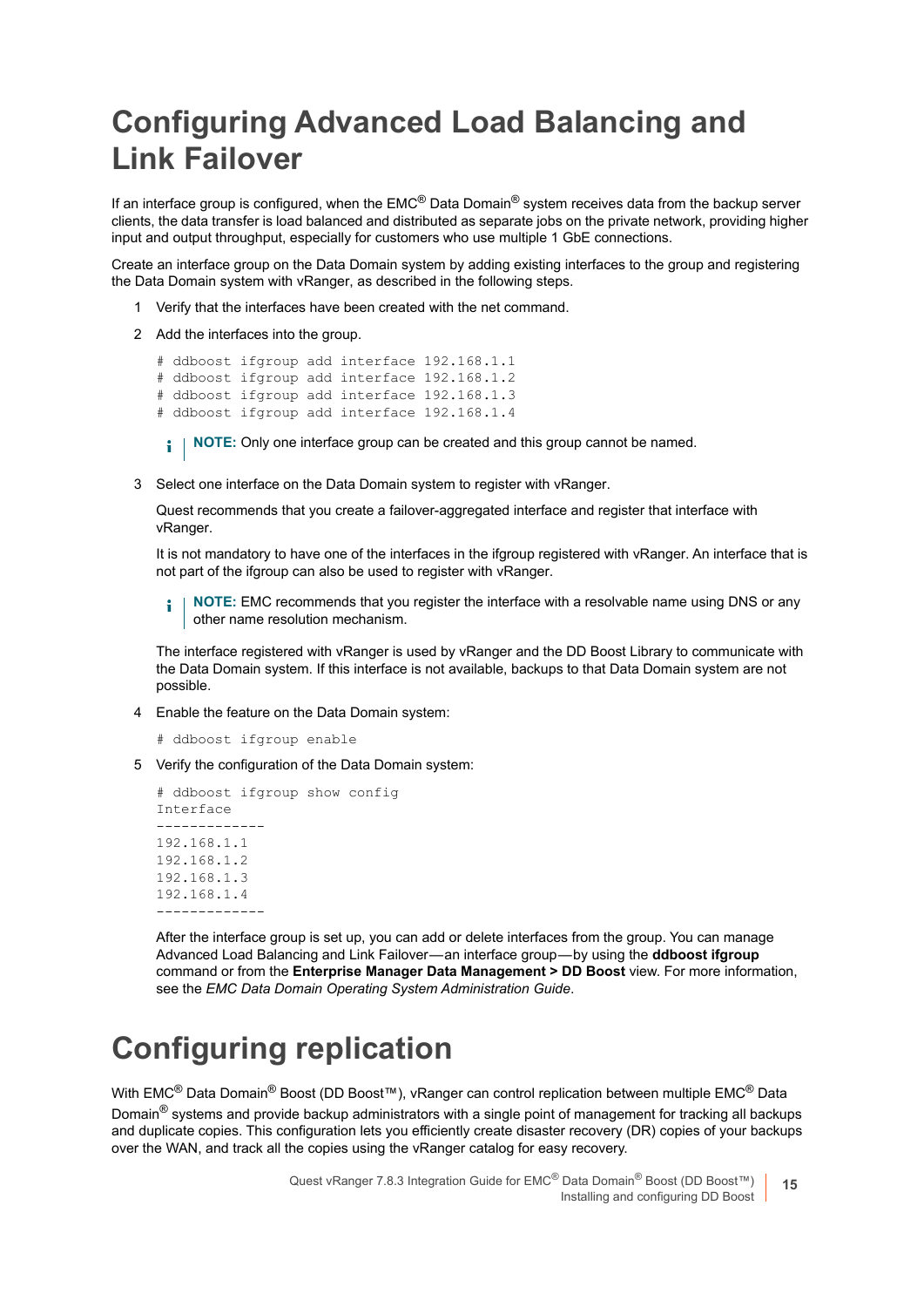### **Enabling replication**

When using EMC<sup>®</sup> Data Domain<sup>®</sup> Boost (DD Boost<sup>™</sup>) with vRanger, replication is configured through the vRanger interface. For instructions on enabling replication, see [Configuring repository replication](#page-19-1).

#### **Enabling low-bandwidth optimization**

To enable the low-bandwidth option, enter:

```
# ddboost file-replication option set low-bw-optim enabled
Low bandwidth optimization enabled for replication.
```
Enabling or disabling the low-bandwidth optimization option does not require a restart of the EMC<sup>®</sup> Data Domain<sup>®</sup> file system. After enabling low-bandwidth optimization, however, you need to run a full cleaning cycle on the Data Domain system for it to be effective.

Low-bandwidth optimization can be monitored and managed with the command ddboost file replication or from the Enterprise Manager Data Management > DD Boost view. For more information, see the *EMC Data Domain Operating System Administration Guide*.

No configuration changes are necessary on the backup server as this feature is transparent to the data protection applications.

#### **Notes:**

- **•** Enabling this feature takes additional resources CPU and memory on the Data Domain system; Quest recommends that you use this option only when replication is being done over low-bandwidth networks with less than 6 Mbps aggregate bandwidth.
- **•** For more information on this feature, see the *EMC Data Domain Operating System Administration Guide*.
- **•** The low-bandwidth option for replication is supported only for standalone Data Domain systems.

#### **Enabling encrypted file replication**

To enable the encrypted file-replication option, enter:

# **ddboost file-replication option set encryption enabled**

The output indicates that the encryption you requested was enabled.

For more information, see the command ddboost file-replication.

No configuration changes are necessary on the backup server as this feature is transparent to the data protection application. Turning on this feature takes additional resources—CPU and memory—on an EMC<sup>®</sup> Data Domain<sup>®</sup> system.

#### **Notes:**

- **•** Enabling or disabling the encrypted file replication option does not require a restart of the Data Domain file system.
- **•** For more information on this feature, see the *EMC Data Domain Operating System Administration Guide*.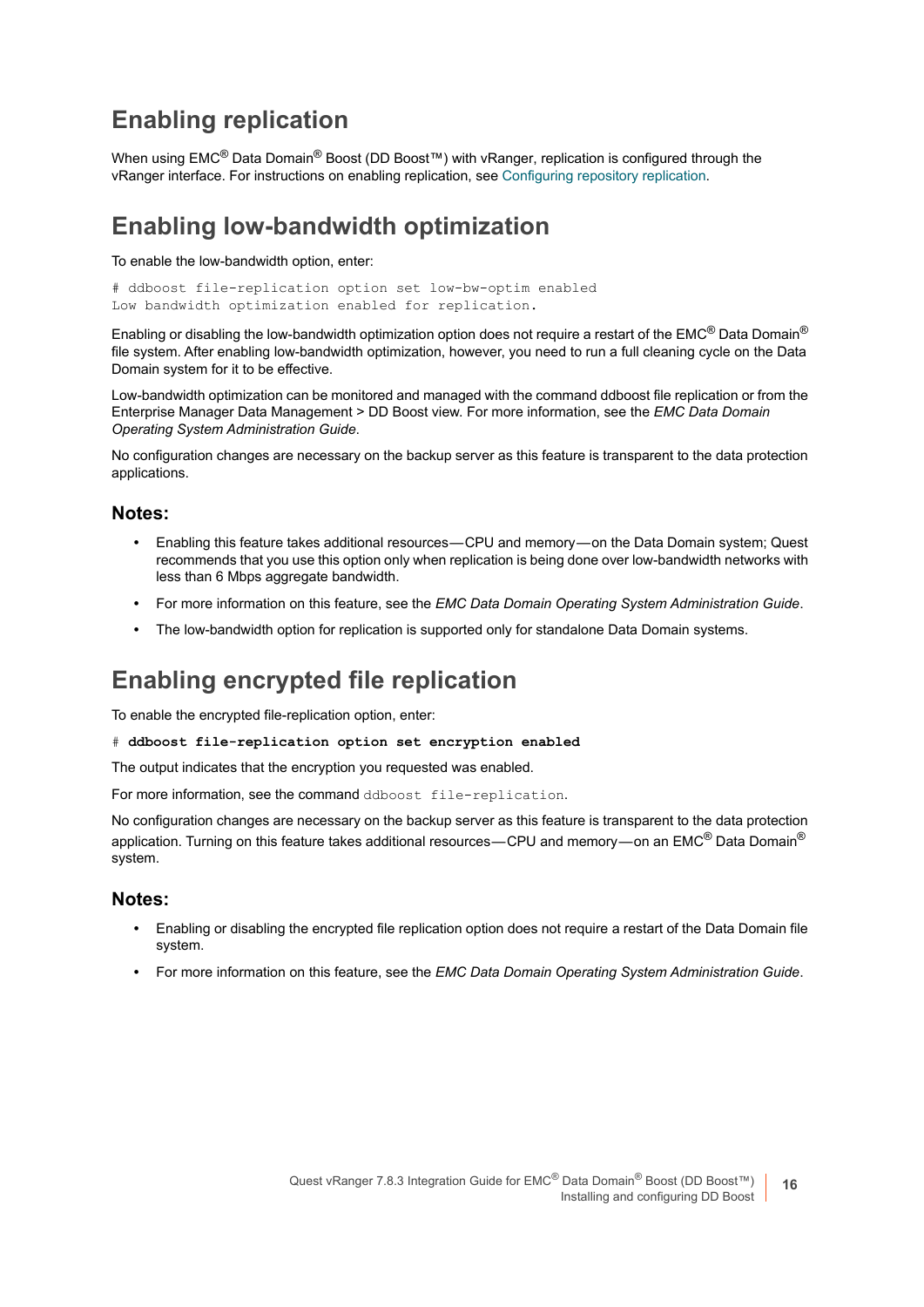# **Installing vRanger**

- <span id="page-16-0"></span>**•** [vRanger system requirements](#page-16-1)
- **•** [Installing vRanger](#page-18-0)
- **•** [Configuring vRanger](#page-18-1)
- **•** [Managing repository replication](#page-21-1)

# <span id="page-16-2"></span><span id="page-16-1"></span>**vRanger system requirements**

Before installing vRanger and EMC<sup>®</sup> Data Domain<sup>®</sup> Boost (DD Boost™), ensure that you read and understand the requirements and limitations of both products. The following topics summarize the system requirements for vRanger.

**IMPORTANT:** The following information is a summary. Before implementing vRanger, review the *Quest vRanger Installation/Upgrade Guide*.

For vRanger and DD Boost to integrate, you must use the following versions:

- **•** vRanger
- **•** At least one EMC® Data Domain® device running:
	- **▪** Data Domain OS 5.7 requires vRanger 7.5 or later
	- Data Domain OS 6.0— requires vRanger 7.6.4 or later
	- **▪** Data Domain OS 6.1— requires vRanger 7.6.4 or later

## **Minimum hardware requirements**

The minimum hardware requirements to run vRanger can vary widely based on several factors. Therefore, you should not do a large-scale implementation without first completing a scoping and sizing exercise.

### **vRanger: physical machine**

The following describes the hardware recommendations for the vRanger physical machine:

**Table 1. Requirements for a installing vRanger on a physical machine**

| <b>CPU</b> | Any combination equaling four cores of CPUs are recommended. Example one quad-core<br>CPU: two dual-core CPUs. |
|------------|----------------------------------------------------------------------------------------------------------------|
| RAM        | 4 GB RAM is required.                                                                                          |
| Storage    | At least 4 GB free hard disk space on the vRanger machine.                                                     |
| <b>HBA</b> | For LAN-free, Quest recommends that you use two HBAs—one for read operations and one<br>for writing.           |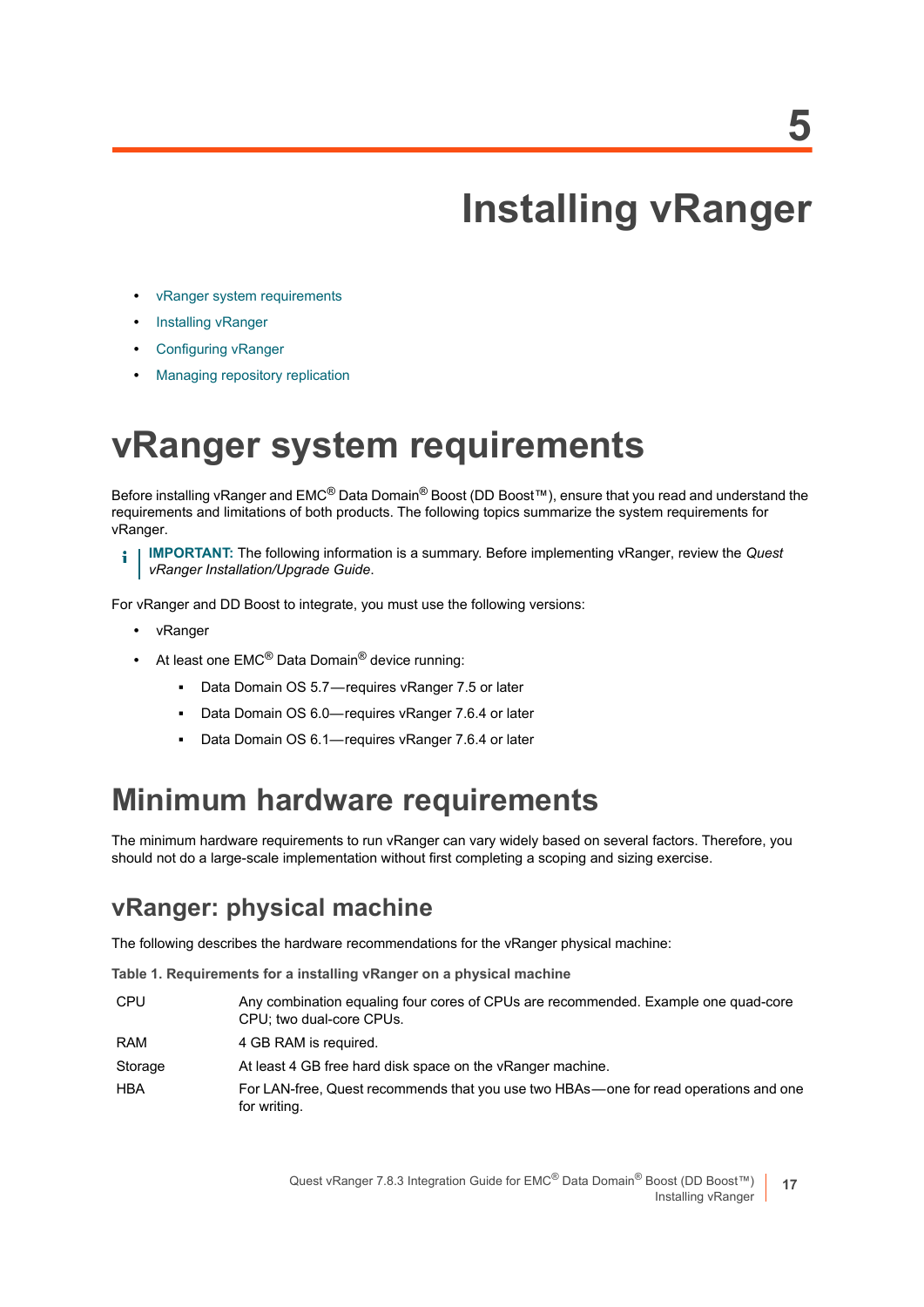### **vRanger: virtual machine (VM)**

The following describes the hardware recommendations for using vRanger in a VM:

**Table 2. Requirements for a installing vRanger on a virtual machine**

| CPU     | Four vCPUs.                                                |
|---------|------------------------------------------------------------|
| RAM     | 4 GB RAM is recommended.                                   |
| Storage | At least 4 GB free hard disk space on the vRanger machine. |

### **Requirements for physical backup and restore**

When backing up from and restoring to a physical server, vRanger uses a client run on that server to perform backup and restore operations. To process the backup workload effectively, the physical server must meet the following requirements:

**Table 3. Requirements for physical backup and restore**

| CPU | Any combination equaling four cores of CPUs are recommended. Example one quad-core |
|-----|------------------------------------------------------------------------------------|
|     | CPU: two dual-core CPUs.                                                           |

RAM 2 GB RAM is required.

## **Supported operating systems for installation**

The following operating systems are supported for installation of vRanger.

**Table 4. Supported operating systems**

| <b>Operating system</b>              | Service pack level | <b>Bit level</b> |
|--------------------------------------|--------------------|------------------|
| Windows Server 2008 R2 <sup>ab</sup> | SP1 or later       | x64              |
| Windows Server 2012 <sup>b</sup>     | All service packs  | x64              |
| Windows Server 2012 R2 <sup>bc</sup> | All service packs  | x64              |
| Windows Server 2016 <sup>b</sup>     | All service packs  | x64              |
| Windows Server 2019 <sup>b</sup>     | All service packs  | x64              |

a. Windows 2008 R2 SP1 requires Windows Management Framework 3.0. Refer to Known Issue VR-177 in the vRanger Release Notes for more information.

b. The Windows Storage Server edition is not supported as an installation platform for vRanger.

Before installing vRanger on Windows Server 2012 R2, the updates listed in Additional required software must be installed.

### **Additional required software**

In addition to a supported version of Windows® and a supported VMware<sup>®</sup> Infrastructure, you may need some additional software components, depending on your configuration.

- **Microsoft® .NET Framework**: vRanger requires the .NET Framework 4.5. The vRanger installer installs it if not detected.
- **SQL Server**: [Optional] vRanger utilizes two SQL Server® databases for application functionality. vRanger can install a local version of SQL Express 2014 SP3 or you can choose to install the vRanger databases on your own SQL instance.
- **Windows PowerShell 3 or above.**If you are installing vRanger on Windows 2008 R2 SP1, you will need to install Windows PowerShell 3 or above before installing vRanger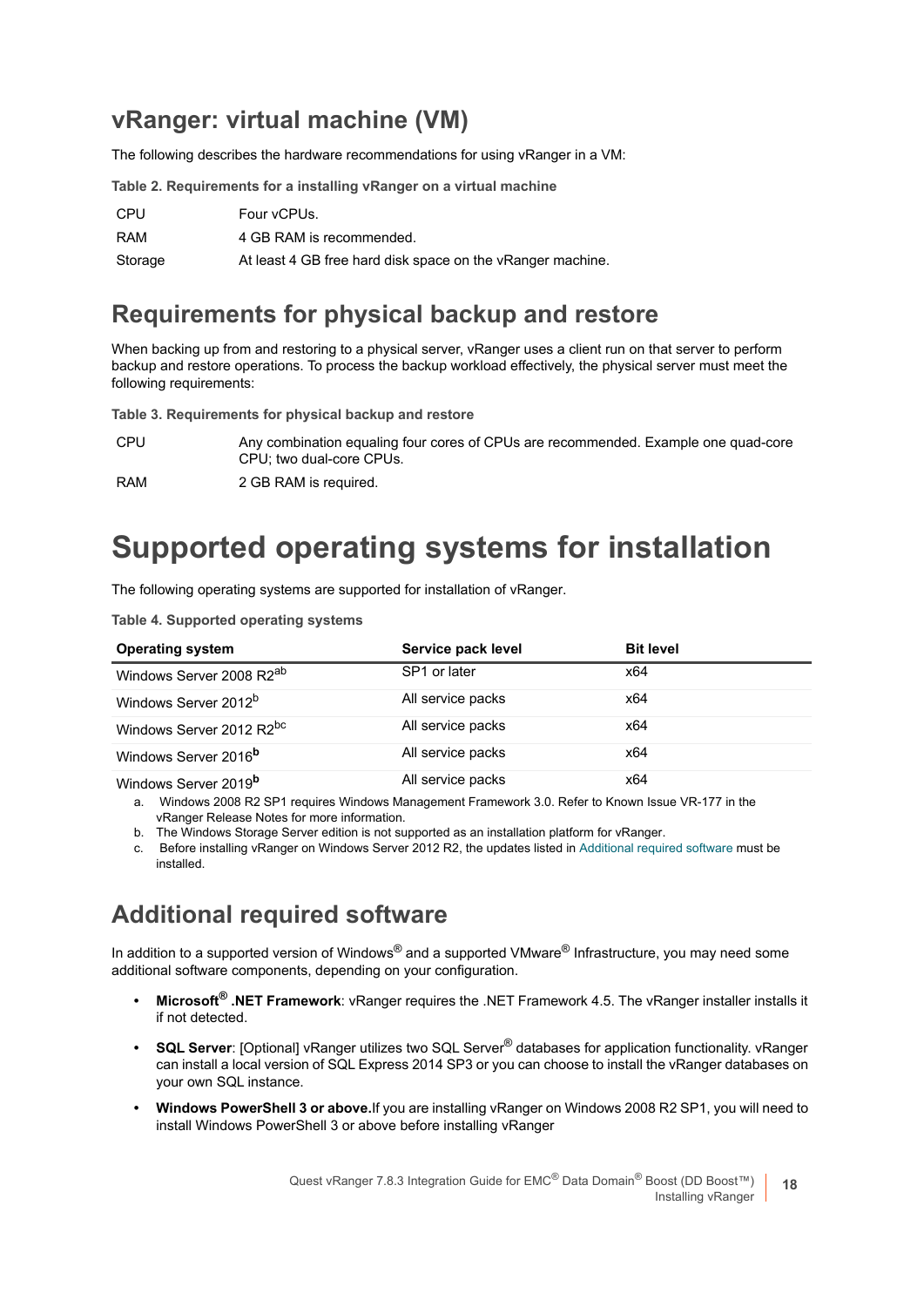- **vRanger virtual appliance (VA)**: The vRanger VA is a small, pre-packaged Linux® distribution that serves as a platform for vRanger operations away from the vRanger server. vRanger uses the VA for the following functions:
	- **▪** Replication to and from VMware® ESXi™ hosts.
	- File-level restore (FLR) from Linux machines.
	- **▪** Optionally for backups and restores.
- **Updates for Windows Server 2012 R2**: Before installing vRanger on Windows Server 2012 R2, ensure that the Windows updates listed below are installed:
	- **▪** KB2939087
	- **▪** KB2975061
	- **▪** KB2919355
	- **▪** KB2999226

## <span id="page-18-2"></span><span id="page-18-0"></span>**Installing vRanger**

The installation of vRanger has several options. Unless you have a valid reason not to, Quest recommends that you accept the defaults wherever possible. The installation follows this sequence:

1 Launch the installer, and accept the vRanger license.

The install process does not continue until the license is accepted.

- 2 Choose an installation directory.
- 3 Enter the credentials under which the vRanger services should run.

Use credentials that have local administrator privileges on the vRanger machine.

4 Select the vRanger database.

You may choose to install vRanger with a new instance of SQL Server<sup>®</sup> Express or on an existing SQL Server. You also need to configure DB credentials now.

The installation completes.

For more information, see the *Quest vRanger Installation/Upgrade Guide*.

# <span id="page-18-1"></span>**Configuring vRanger**

vRanger requires some basic configuration before data protection can begin. The bulk of this configuration is driven by the Startup Wizard which starts the first time the application is opened. For more information, see the *Quest vRanger Installation/Upgrade Guide*.

The following topics describe the primary configurations you need to make.

- **Adding vCenters or hosts:** Before you can begin backups, you must add one or more VMware® vCenter™ or ESXi™ servers to the vRanger inventory. To add a vCenter, you must have credentials with Administrator access to the vCenter, along with root-level credentials for each host managed by the vCenter. vRanger provides the option to exclude hosts from the vRanger inventory, which also excludes them from licensing.
- **Adding repositories:** Repositories are where vRanger stores the savepoints created by each backup job. For the purposes of this integration, an EMC® Data Domain® Boost (DD Boost™) repository should be used.

The DD Boost server must be fully configured and running before adding it as a vRanger Repository. For procedures on how to add a DD Boost server as a repository, see [Managing repository replication](#page-21-1).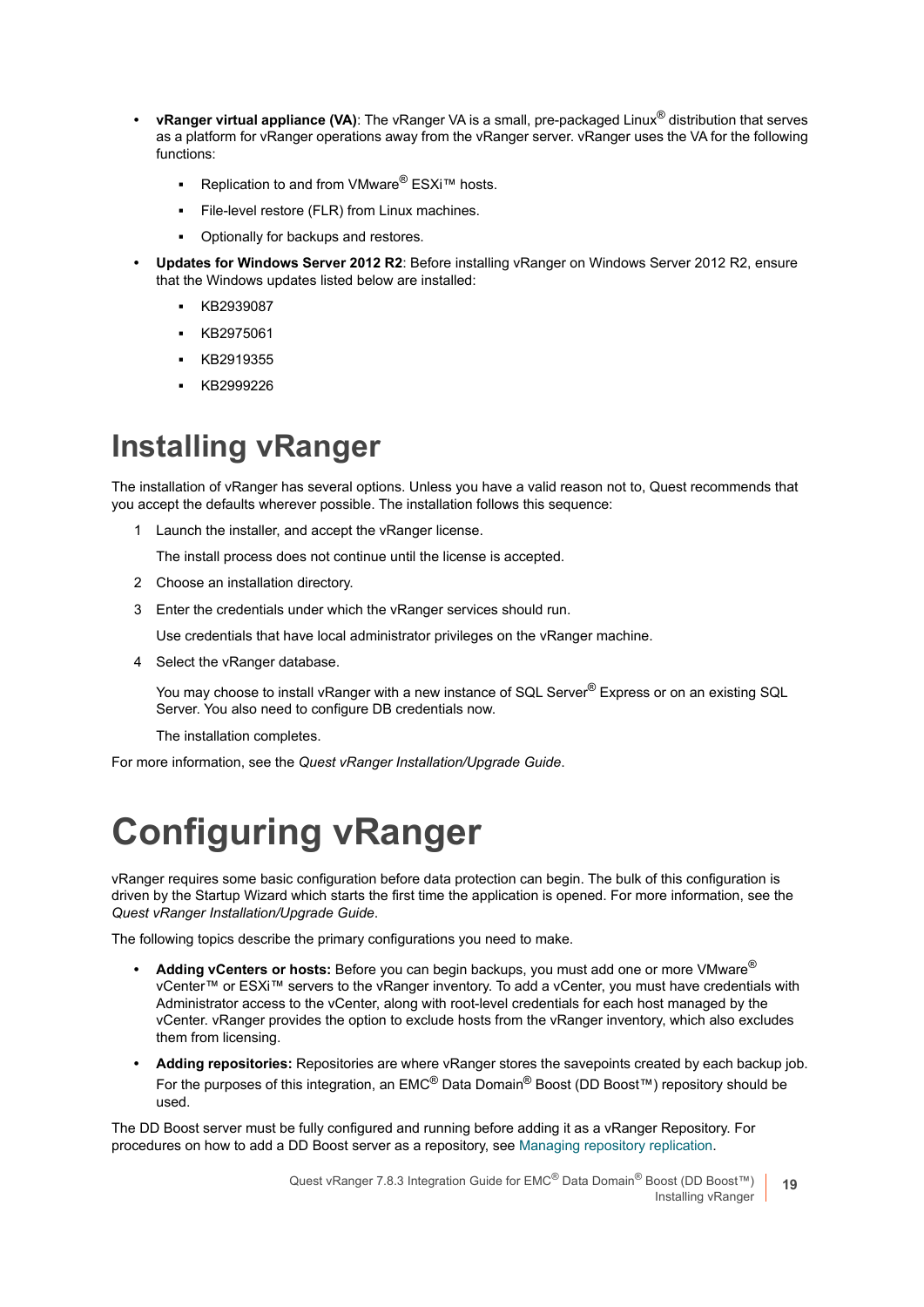# <span id="page-19-0"></span>**Adding an EMC Data Domain Boost (DD Boost) repository**

The following process describes how to add an EMC® Data Domain® Boost (DD Boost™) repository. The following procedure assumes that:

- **•** You have a properly configured Data Domain appliance that is accessible to the vRanger machine.
- **•** DD Boost is licensed and enabled on the Data Domain device.
- **•** You have designated a DD Boost User account.
- **NOTE:** For information on setting up the preceding configurations, see your EMC Data Domain ÷ documentation.

#### *To add an EMC Data Domain Boost Repository:*

- 1 In the **My Repositories** pane, right-click anywhere, and click **Add > EMC Data Domain Boost (DDB)**.
- 2 In the **Add EMC Data Domain Boost Repository** dialog box, complete the following fields:
	- **▪ Repository Name:** Enter a descriptive name for the repository.
	- **▪ Description:** [Optional] Enter a long-form description for the repository.
	- **DNS Name or IP:** Fnter the IP or FQDN for the Data Domain device.
	- **▪ User name** and **Password:** Enter the credentials for the account selected as the **DD Boost User**  on the Data Domain device.
		- **NOTE:** For information on creating a DD Boost user name, see your Data Domain f documentation.
	- **Storage Unit:** This field specifies the Storage Unit configured on the Data Domain device. Select one from the drop-down menu, or enter the name for a new Storage Unit and vRanger creates one for you.
	- **IMPORTANT:** The supported characters are alphanumeric characters and ~!@#\$^ +`-={}[],. i I
- 3 Click **OK**.

The connection to the repository is tested and the repository is added to the **My Repositories** pane and the **Repository Information** dialog box.

vRanger checks the configured repository location for existing manifest data to identify existing savepoints.

- 4 If vRanger finds existing savepoints, click the applicable button:
	- **▪ Import as Read-Only:** To import all savepoint data into the vRanger database, but only for restores, click this button. You cannot back up data to this repository.
	- **Import:** To import all savepoint data into the vRanger database, click this button, vRanger is able to use the repository for backups and restores. vRanger requires read and write access to the directory.
	- **Overwrite:** To retain the savepoint data on the disk and not import it into vRanger, click this button. vRanger ignores the existence of the existing savepoint data and treats the repository as new.

### <span id="page-19-1"></span>**Configuring repository replication**

Replication is configured through the My Repositories pane of the vRanger interface. The following procedure assumes that:

**•** You have configured at least one DD Boost repository in vRanger.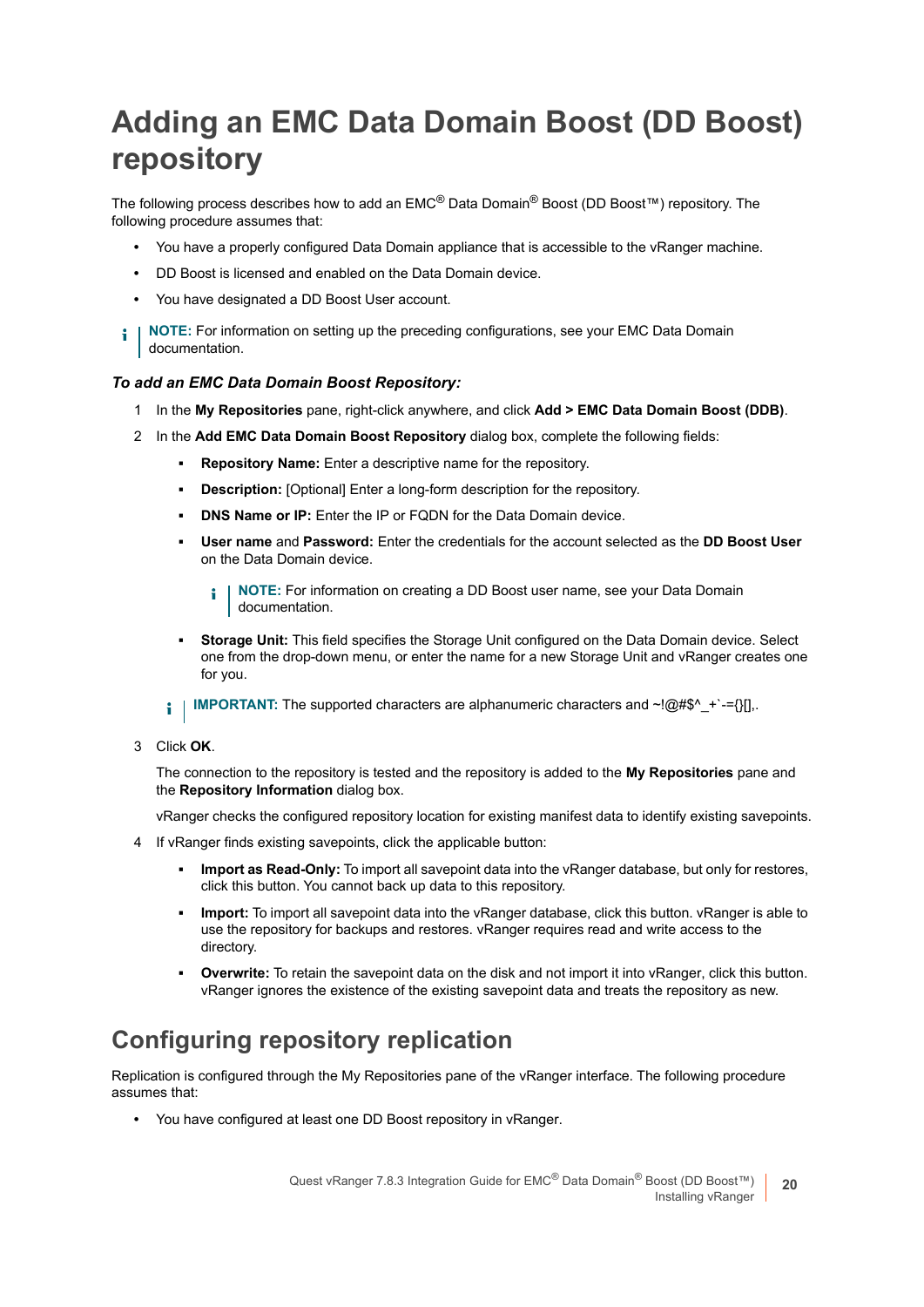- **•** At least one other Data Domain device with DD Boost enabled is available in your environment to serve as the replication target. You do not have to add this device to vRanger.
- **•** All devices used in replication have a Replicator license installed.

#### *To configure replication:*

- 1 In the **My Repositories** pane, right-click the Data Domain Boost repository, and select **Configure Replication**.
- 2 In the **Configure Replication** dialog box, complete the following fields:
	- **Repository Name:** Enter a descriptive name for the repository.
	- **▪ Description:** [Optional] Enter a long-form description for the repository.
	- **DNS Name or IP:** Enter the IP or FODN for the Data Domain device.
	- **▪ DD Boost User name** and **Password:** Enter the credentials for the account selected as the **DD Boost User** on the Data Domain device.
	- **Storage Unit:** This field specifies the Storage Unit configured on the Data Domain device. Select one from the drop-down menu, or enter the name for a new Storage Unit and vRanger creates one for you.
- 3 Click **OK**.

The connection to the device is tested and the device is added as a repository is added to the **My Repositories** pane and the **Repository Information** dialog box.

After replication is configured for a repository, the **Configure Replication** option is disabled for that repository.

**IMPORTANT:** After a repository is configured for replication, you must select a synchronization method ÷. before replication occurs. For information on manual and automatic synchronization options, see [Managing](#page-21-1)  [repository replication.](#page-21-1)

#### **Editing a replication configuration**

You may edit an existing replication configuration to update credentials or timeout values. You may also use the **Edit Repository Details** dialog box to view free space for the repository.

- 1 In the **My Repositories** pane, right-click the **EMC Data Domain Boost** repository, and select **Edit Replication Configuration**.
- 2 In the **Edit EMC Data Domain Boost Repository** dialog box, edit any of the following fields:
	- **▪ Repository Name**
	- **▪ User Name**
	- **▪ Password**
- 3 Alternatively, view the **Free Space** field for up-to-date information about this repository.
- 4 If you edited any of the fields, click **Update**.

**i** | NOTE: For information on disabling repository replication, see Disabling repository replication.

### **Removing an EMC DD Boost repository**

The process for removing an EMC<sup>®</sup> Data Domain<sup>®</sup> Boost (DD Boost™) repository is the same as removing any other repository type, except that you also have the option of removing the storage unit used by the repository. There is a hard limit on the number storage units that can be configured on a Data Domain device, which makes removing unused storage units an important maintenance effort.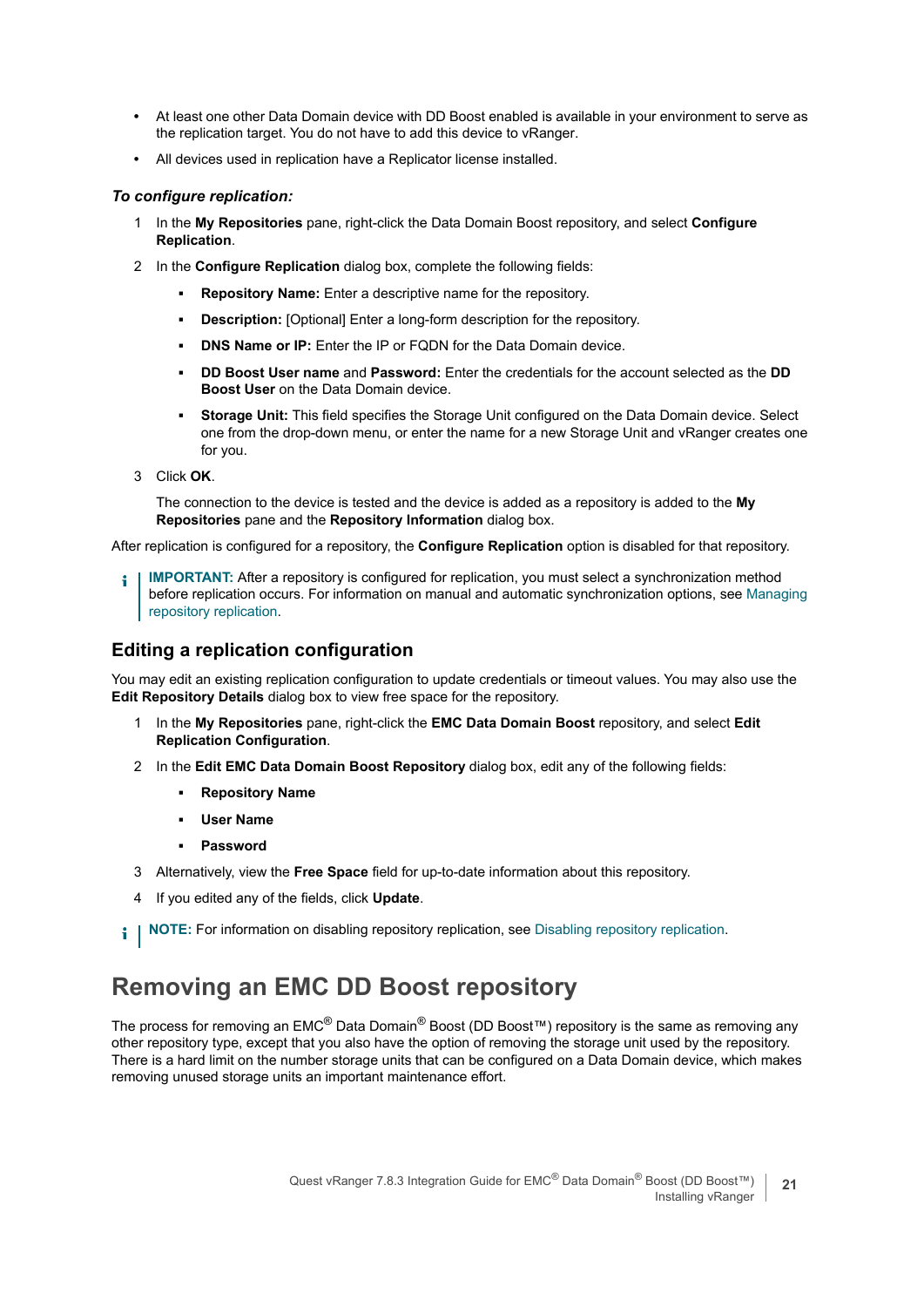#### *To remove a DD Boost repository:*

1 In the **My Repositories** pane, right-click the applicable EMC Data Domain Boost repository, and select **Remove**.

The **Remove Repository** dialog box appears, showing the savepoints in the selected repository.

When removing a repository, you have the option of keeping the savepoints on disk or deleting them. To remove the storage unit associated with the repository, you need to remove the savepoints. If replication is configured for this repository, you are also given the option to delete the savepoints in the replicated repository.

- 2 Select **Delete all savepoints in this repository**.
- **CAUTION: This step deletes the savepoints from the repository disk, not just the vRanger database. Exercise caution when deleting savepoints.**
- 3 To delete the savepoints in a replicated repository, select **Delete all savepoints in replication repository**.
- 4 Click **OK**.
- 5 When the **Delete Savepoints** dialog box appears, select **Delete DD Boost storage unit**, and click **OK**.

The savepoints are deleted, along with the storage unit associated with the repository.

## <span id="page-21-1"></span><span id="page-21-0"></span>**Managing repository replication**

vRanger supports repository replication. Repositories configured for replication can be synchronized in one of three ways:

- **•** Automatically, after a successful backup task to that repository.
- **•** As a separate job on a scheduled basis.
- **•** Manually, using the Synchronize option.

### **Configuring a repository for automatic replication**

When a managed repository is configured for savepoint replication, and a backup task completes successfully, each savepoint is also replicated to the replication repository.

#### *To enable automatic savepoint replication:*

- 1 From the **Tools** menu on the vRanger toolbar, select **Options**.
- 2 Under the **Repositories** node, select **Replication**.

**TIP:** You may also right-click the target repository in the **My Repositories** pane, and select f. **Repository Replication Options**.

3 Select **Enable savepoint replication for a successful backup job task, and c**lick **Ok**.

### **Scheduling repository synchronization**

When using scheduled repository synchronization, savepoints are replicated to the replication repository according to a configured schedule.

**NOTE:** When scheduling repository synchronization, ensure that the synchronization activity does not occur ÷ at the same time as backup jobs using the synchronized repository.

#### *To schedule a repository synchronization:*

1 From the **Tools** menu on the vRanger toolbar, select **Options**.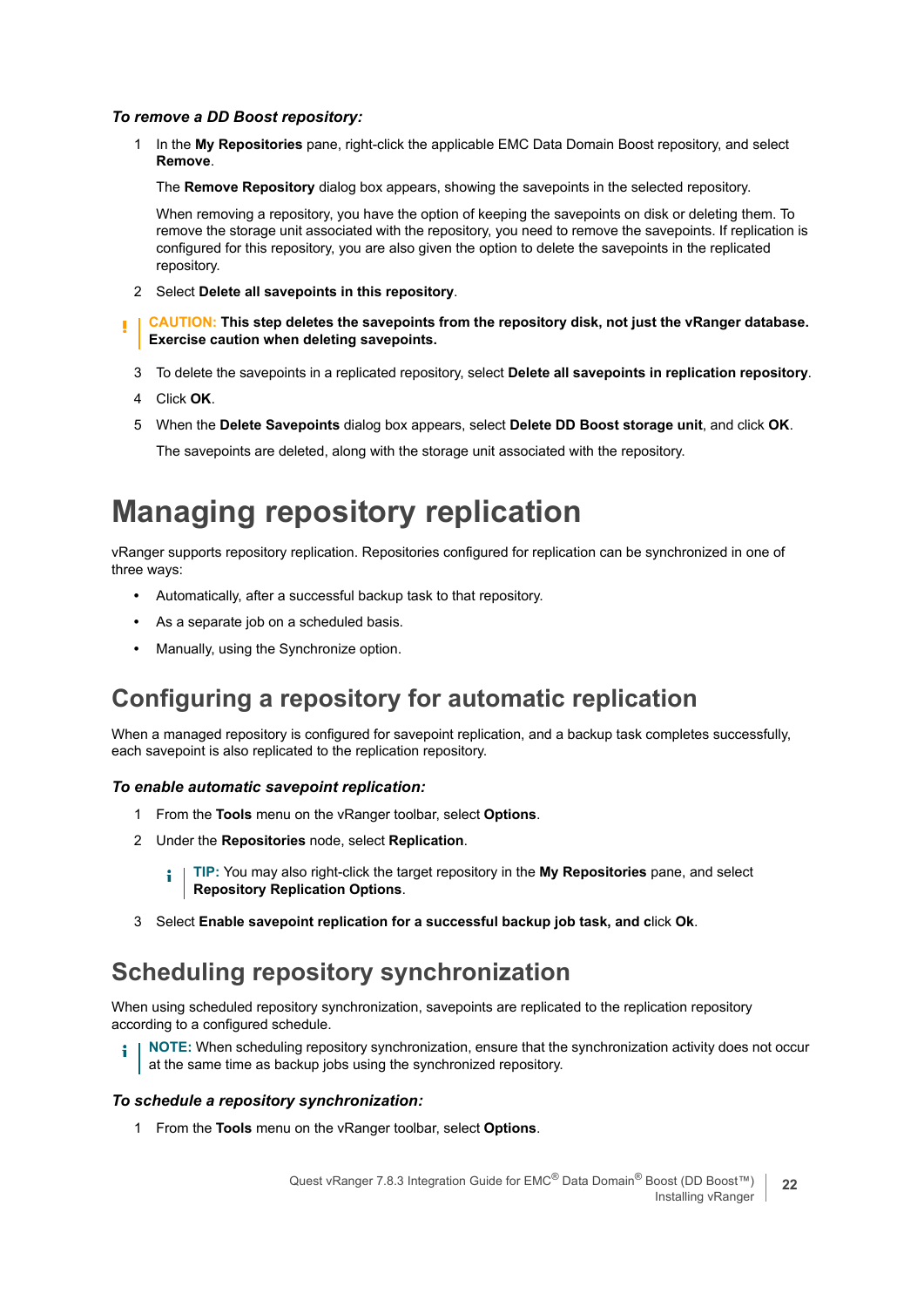- 2 Under the **Repositories** node, select **Replication**.
- 3 In the **Repository Replication Configuration** pane, find the **Repository Name** column, and select the applicable repository.

The repositories listed are the target repositories.

- 4 Select **Schedule repository synchronization**.
- 5 Configure the replication schedule as desired, using the following information as a guide.
	- a **Start**: In the drop-down list, select the time for the replication task to begin.
	- b **Recurrence Pattern**: Establish how often the changes should be synchronized. There are five options within this section:
		- **▫ Daily**: The daily option can be scheduled to synchronize the repository every weekday or every *x* number of days.
		- **■ Weekly:** Repository synchronization can be configured to run on weekly intervals, from every week to every 99 weeks. The day of the week on which to run synchronization tasks can be configured.
		- **▫ Monthly**: The monthly option offers the following configurations:

#### **- Day** *[x]* **of every** *[y]* **month:**

*x* can be any value from 1 to 31. This value determines the day of the month on which the synchronization job occurs.

*y* can be any value from 1 to 99. This value determines the monthly interval — for example, every two months sets the job to run every other month.

#### **- The** *[f] [d]* **of every** *[y]* **month(s)**:

*f* can be either: first, second, third, fourth or last.

*d* can be: weekday, weekend day, Sunday, Monday, Tuesday, Wednesday, Thursday, Friday, or Saturday.

*y* can be any value from 1 to 99. This value determines the monthly interval—for example, every two months sets the synchronization task to run every other month.

- **▫ Yearly**: The yearly option offers the following configurations:
	- **Every** *[m] [x]*:

*m* is any month of the year. This value determines the month of the year in which the synchronization occurs.

*x* can be any value from 1 to 31. This value determines the day of the month on which the synchronization occurs.

#### **- The** *[f] [d]* **of** *[m]*:

*f* can be either: first, second, third, fourth, or last.

*d* can be: day, weekday, weekend day, Sunday, Monday, Tuesday, Wednesday, Thursday, Friday, or Saturday.

*m* is any month of the year. This value determines the month of the year in which the synchronization occurs.

- **▫ Interval**: The interval option lets you select the number of days, hours, and minutes that should pass between synchronization jobs. The interval selected must be greater than or equal to five minutes.
- 6 Click **OK** to schedule the job.

### **Synchronizing a repository manually**

1 In the **My Repositories** pane, right-click the source or replication repository, and select **Synchronize**.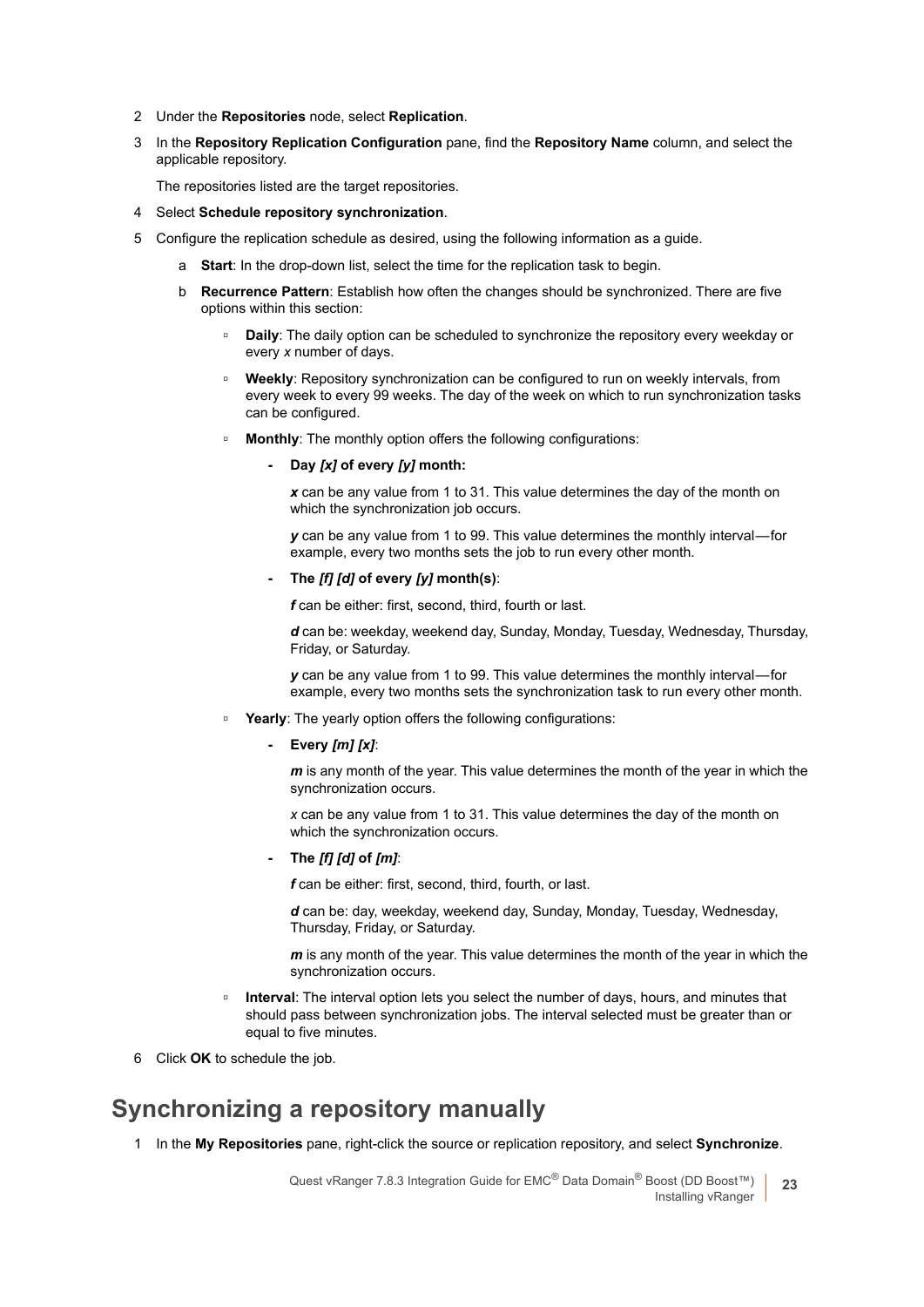2 When the confirmation prompt appears, click **Yes**.

### **Disabling repository replication**

#### *To disable repository replication:*

- 1 Do one of the following:
	- **▪** From the **Tools** menu on the vRanger toolbar, select **Options**. Under the **Repositories** node, select **Replication**.
	- **▪** Right-click the replication repository, and select **Repository Replication Options**.
- 2 Clear the check box for **Enable savepoint replication for a successful backup job task** or **Schedule repository synchronization**, or both**.**
- 3 Click **OK**.

Replication is disabled as indicated by a red circle icon containing a white exclamation point.

### **Changing a replication repository to a primary repository**

If your primary repository becomes corrupt or otherwise unavailable, you can quickly change your replication repository to a primary repository to continue backup and recovery operations.

#### *To change a replication repository to a primary repository:*

1 In the **My Repositories** pane, right-click the replication repository, and click **Remove**.

**i** | IMPORTANT: Ensure that Delete all savepoints in this repository is not selected.

- 2 Click **OK**.
- 3 In the **My Repositories** pane, click **Add**.
- 4 Select the applicable repository type.
- 5 Complete the **Add Repository** dialog box, and click **OK**.
- <span id="page-23-0"></span>6 When vRanger detects that the repository being added contains savepoint data and displays the **Warning: Existing Repository Found** dialog box, click **Import** to reconfigure the repository as a primary repository.